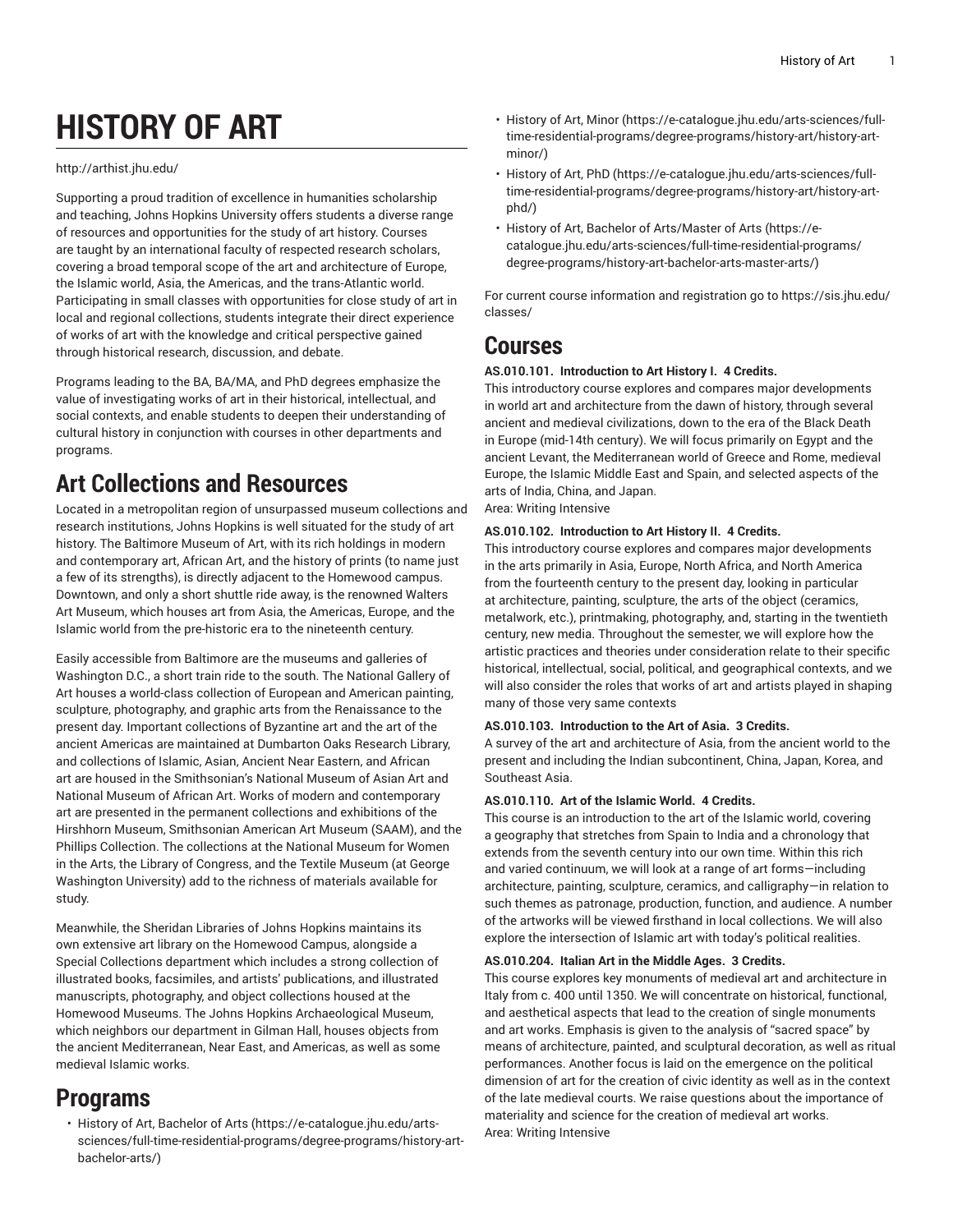#### **AS.010.205. Art of Mesoamerica. 3 Credits.**

This course provides a basis for the study of Mesoamerican visual cultures and urban settings. We will explore the artistic production of the Olmec, Maya, and Aztec as well as works created by the artists of Teotihuacan, Monte Albán, and West Mexico. With a focus on aesthetics and cultural function, case studies range from stone sculpture, painted ceramics, and screenfold codices, to architectural complexes from Mexico and Central America. Themes to be discussed include: representations of humans and deities, monumentality and rulership, mutilation and destruction of monuments, and ritual and political significance of materials.

#### **AS.010.208. Leonardo da Vinci: The Renaissance Workshop in the Formation of Scientific Knowledge. 3 Credits.**

How does a notary's son trained as a painter come to claim expertise in the construction of machines and acquire knowledge of the principles of optics, human anatomy, the flight of birds, the dynamics of air and water? The course will focus critically on the myth of Leonardo's singularity and explore his achievements with regard to the artisanal culture of his time, as well as the problems of authority in the recognition of artisanal knowledge as scientific discovery.

#### **AS.010.210. The Art of Colonial Latin America. 3 Credits.**

This course offers a broad introduction to the arts of colonial Latin America: students will become familiar with the artistic production in the areas of Latin America invaded and controlled by the Spanish Crown from the time of the conquests in the sixteenth century to independence movements in the early nineteenth century. We will explore a wide range of materials from maps to featherwork, paintings to urban grids, cathedrals to mummy bundles. The course is thematically organized, such that students will not only become familiar with the art of Latin America, but will come to understand critical topics related to the study of early modern colonialism: conquest, race, missionary control, literacy, extraction, and indigenous and imperial systems of governance.

#### **AS.010.212. Mirror Mirror: Reflections in Art from Van Eyck to Velázquez. 3 Credits.**

Explores the different ways Early Modern painters and printmakers incorporated mirrors and optical reflections into their works for the sake of illusion and metaphor, deception and desire, reflexivity and truth-telling. Connecting sense perception and ethical knowledge, embedded mirror images often made claims about the nature of the self, the powers of art, and the superiority of painting in particular.

#### **AS.010.214. Ancient Americas in Motion. 3 Credits.**

This course critically examines the visual arts through the medium of documentary, historical, and Hollywood film. Coverage is mostly North America and Mesoamerica.

#### **AS.010.232. Art and Architecture of the Global Medieval Mediterranean World. 3 Credits.**

This course serves as an introduction to the art and architecture of the Mediterranean region between the early Christian period and the Second Crusade (c. 250-1150). We will analyze the interactions between WesternEuropean, Byzantine, and Islamic cultures through the development of religious art and architecture, asking specifically how these interactions were mediated by culturally distinct representational practices. The course will cover the broad Mediterranean region by focusing on specific sites of interaction around the Sea (i.e. Islamic Spain, Norman Sicily, Byzantine North Africa, Venice and the Adriatic Coast, and Crusader Palestine). Select topics will include: the rise of religious image theory and its effect on the visual cultures of the Mediterranean region; the trans-regional movement of artists, crafted objects, and artistic technologies; the history of urbanism and the production of artistic objects in port cities and centers of trade; and the concept of the Mediterranean as "Premodern Globalism." Readings will include both primary and secondary sources, and we will investigate a variety of methods and approaches to the interpretation of art objects.

#### **AS.010.233. Asian Art Since 1945. 3 Credits.**

This course examines the art and architecture of East, South, and Southeast Asia produced since the mid-twentieth century. We will engage with theoretical, visual, and political developments in the recent art of this region, reading statements by artists and architects, discussing the rising commercial and international profile of contemporary Asian art, and exploring established and emerging art histories of this period.Cross-list with East Asian Studies

#### **AS.010.235. Art, Medicine, and the Body: Middle Ages to Modernity. 3 Credits.**

This course explores seven centuries of fruitful collaboration between physicians and artists, uncovering the shared discourses, diagnostic techniques and therapeutic agendas that united the art of picture-making with the art of healing. Topics include the origin and development of medical illustration; the long, cross-cultural history of the therapeutic artefact; the anatomical investigations of Renaissance artists such as Leonardo and Michelangelo; depictions of bodily pain and disease in the art of Matthias Grünewald and psychosomatic syndromes like melancholy in the work of Albrecht Dürer; the spectacularization of the body in Enlightenment science and the ethics of medical specimen display today -- all in order to bring the complex intersections of the history of medicine and the history of art into view.

#### **AS.010.240. Art and the Environment in the Ancient Eastern Mediterranean. 3 Credits.**

What is the relationship between art and the environment? What are "geoaesthetics?" This course explores the interrelationships between ecosystem and creative responses and practices in the ancient Eastern Mediterranean. Specifically, the class will examine the intersections between artistic and architectural practices and the natural environment during the New Kingdom in ancient Egypt, the Neo-Assyrian period in ancient Mesopotamia, and the Minoan Bronze Age in the ancient Aegean.

#### **AS.010.252. Sculpture and Ideology in the Middle Ages. 3 Credits.**

This lecture course will offer a selective, thematic exploration of the art of sculpture as practiced in the Middle Ages, from the fall of the Roman empire in the 4th century CE to height of the Gothic era. The primary concern will be to analyze sculpture in all of its forms – monumental free-standing, architectural, liturgical, and commemorative – as the primary medium utilized by patrons, both private and corporate, to display political messages to an ever growing public.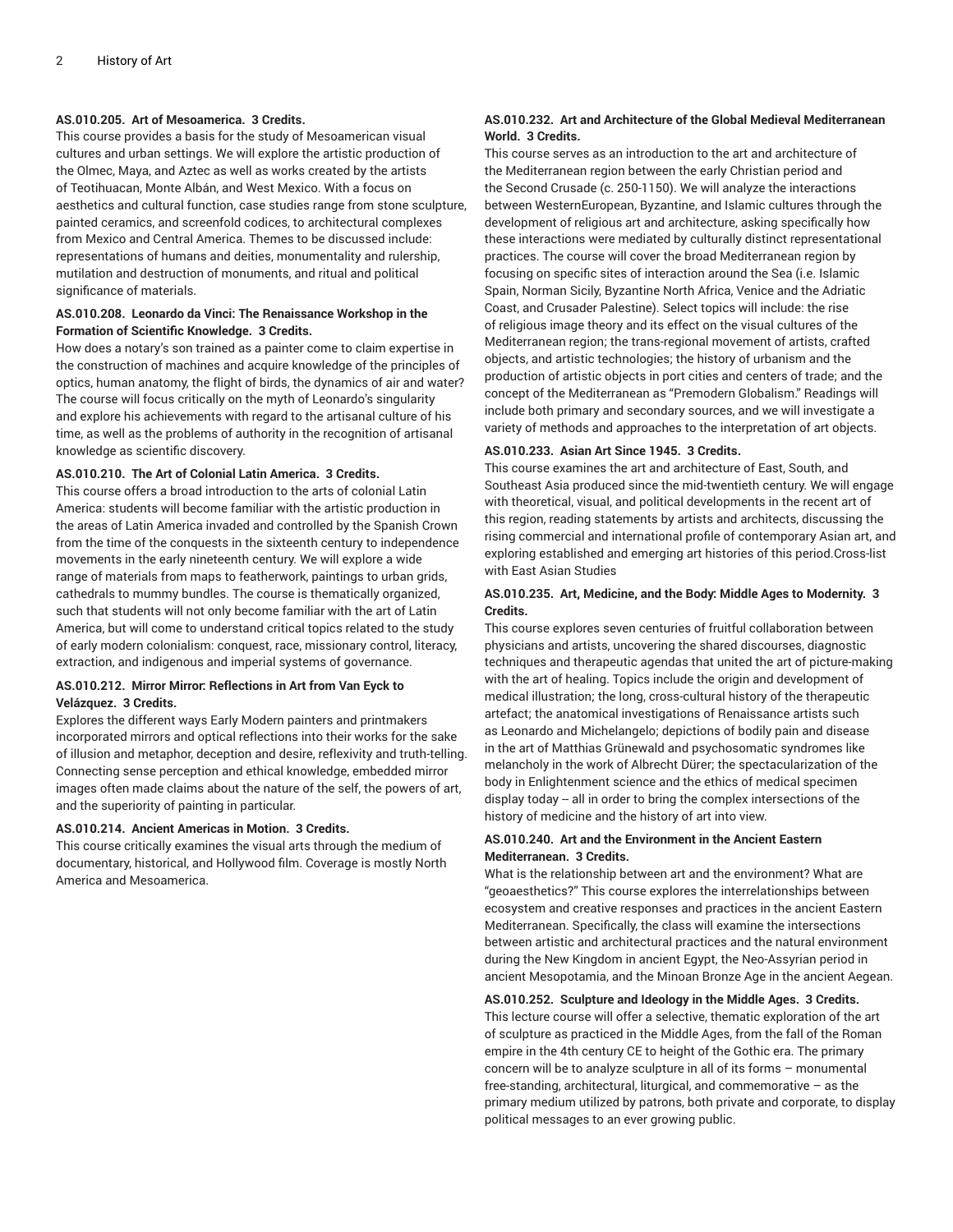#### **AS.010.255. Contemporary Performance Art. 3 Credits.**

Performance art is provocative and often controversial because it troubles, without dissolving, the distinction between art and life. Not just a matter of activating bodies, engaging viewers, or spurring participation, performance art asks what it means to perform, and what kinds of actions count, in contemporary culture. As such, performance art allows us to rethink established art historical concerns with form, perspective, and materiality, while offering critical insight into everyday life. We will explore how performance art addresses ingrained assumptions about action and passivity, success and failure, embodiment and mediation, "good" and "bad" feelings, emancipation and dependency.The study of performance art invites transdisciplinary approaches. Students from across the university are welcome. Our attention to a diverse array of artists and practices will be supplemented by readings in art history and criticism, as well as in feminist and queer theory, critical race theory, and political thought.

#### **AS.010.265. Early Modern Dutch and Flemish Painting. 3 Credits.**

Explores the major painters and printmakers working in the Netherlands during the sixteenth and early seventeenth centuries, the period that saw the outbreak of the Reformation, the revolt against Spanish rule, iconoclasm, the birth of the Dutch Republic, and the establishment of a Dutch colonial empire. Featured artists include Jan Gossaert, Pieter Aertsen, Pieter Bruegel the Elder, Jan Brueghel, Rembrandt van Rijn, Peter Paul Rubens, Jan Steen, Jan Vermeer, and others.

#### **AS.010.301. Michelangelo: Religion, Sexuality, and the Crisis of Renaissance Art. 3 Credits.**

The course will focus on the controversies surrounding the representation of the body in the writings and figurative art of Michelangelo and his contemporaries, the historical circumstances under which the most admired artist in Europe was attacked as a blasphemer and an idolator, and the effect of widespread calls for censorship on his later production. The writings of Michelangelo, Pietro Aretino, Benvenuto Cellini and own writings will be considered with a focus on their staging of an ambivalent and transgressive eroticism.

#### **AS.010.303. Transformations of an Empire: Power, Religion, and the Arts in Medieval Rome. 3 Credits.**

This course investigates the impact of political, religious, and social change for the making of art and architecture in the city of Rome from Constantine the Great (ca. 274-337 CE) until 1308, when the papal court moved to Avignon. From being a thriving metropolis and the political center of an empire in a pagan, multi-ethnical society, Rome became a small town of a few thousand inhabitants dwelling in the ancient ruins under the spiritual leadership of a powerless Christian bishop and unprotected from the invasions of the migrating peoples from Eastern Europe and Central Asia. Later transformations concern the rise to political power of the popes, achieved by the military alliance with the Frankish dynasty of Charlemagne around 800, and the controversy over the superiority of power between the German emperors and the Roman popes. How did the transformation from worldly to religious power affect the architecture of public buildings in the city? What strategies were developed to visually promote the new religious leaders of the city, the popes, and the new Christian God? How did the new status of Rome as one of the most important Christian pilgrim sites with its countless bodies of Early Christian martyrs in the catacombs outside the city influence urban development? And finally, what impact did the economical ups and downs in these periods of transition have for the arts? As we try to reconstruct the 'image' and the appearance of medieval Rome, this course discusses ideas and concepts behind different forms of leadership, both political and religious, as they intersect with the power of the arts and the self-referential character of a city that is obsessed with its own past.

Area: Writing Intensive

#### **AS.010.305. The Ethiopia at the Crossroads. 3 Credits.**

Ethiopia played a foundational role in modern-day civilization and culture: as the find site of Lucy, the earliest bipedal hominid, the seat of the Queen of Sheba's kingdom, the second country in the world to adopt Christianity in the early 4th century CE, and the nexus of exchange between Africa, Europe, and Asia. In fall 2023, The Walters Art Museum will mount the exhibition tentatively titled, Ethiopia at the Crossroads, which addresses Ethiopia's relationship and artistic exchange with its surrounding cultures, including South Arabia, Nubia, Egypt, Byzantium, Armenia, Italy, and India. It also discusses the impact of Ethiopian art beyond its borders, bringing works of Ethiopian contemporary art into dialogue with the historical Ethiopian art that these artists draw upon in their work. The exhibition covers approximately 1,750 years of Ethiopian history with a special focus on the art of the medieval period, broadly conceived. The course will also offer insights into how a museum exhibition is developed from the initial concept to the physical presentation in the galleries.

#### **AS.010.307. Diplomats, Dealers, and Diggers: The Birth of Archaeology and the Rise of Collecting from the 19th c. to Today. 3 Credits.** The development of archaeology in the Middle East  $-$  its history of explorers, diplomats, missionaries and gentlemen-scholars – profoundly shaped the modern world, from the creation of new museums and the antiquities market to international relations and terrorism.

#### **AS.010.309. The Idea of Athens. 3 Credits.**

This thematic course will explore the art, architecture, material culture, and textual evidence from the ancient city of Athens, the many cultures and social positions that made up the ancient city, and the idea of the city as something far beyond its reality. We will take a number of field trips to museums in the area and some of your assignments will be based in local museums.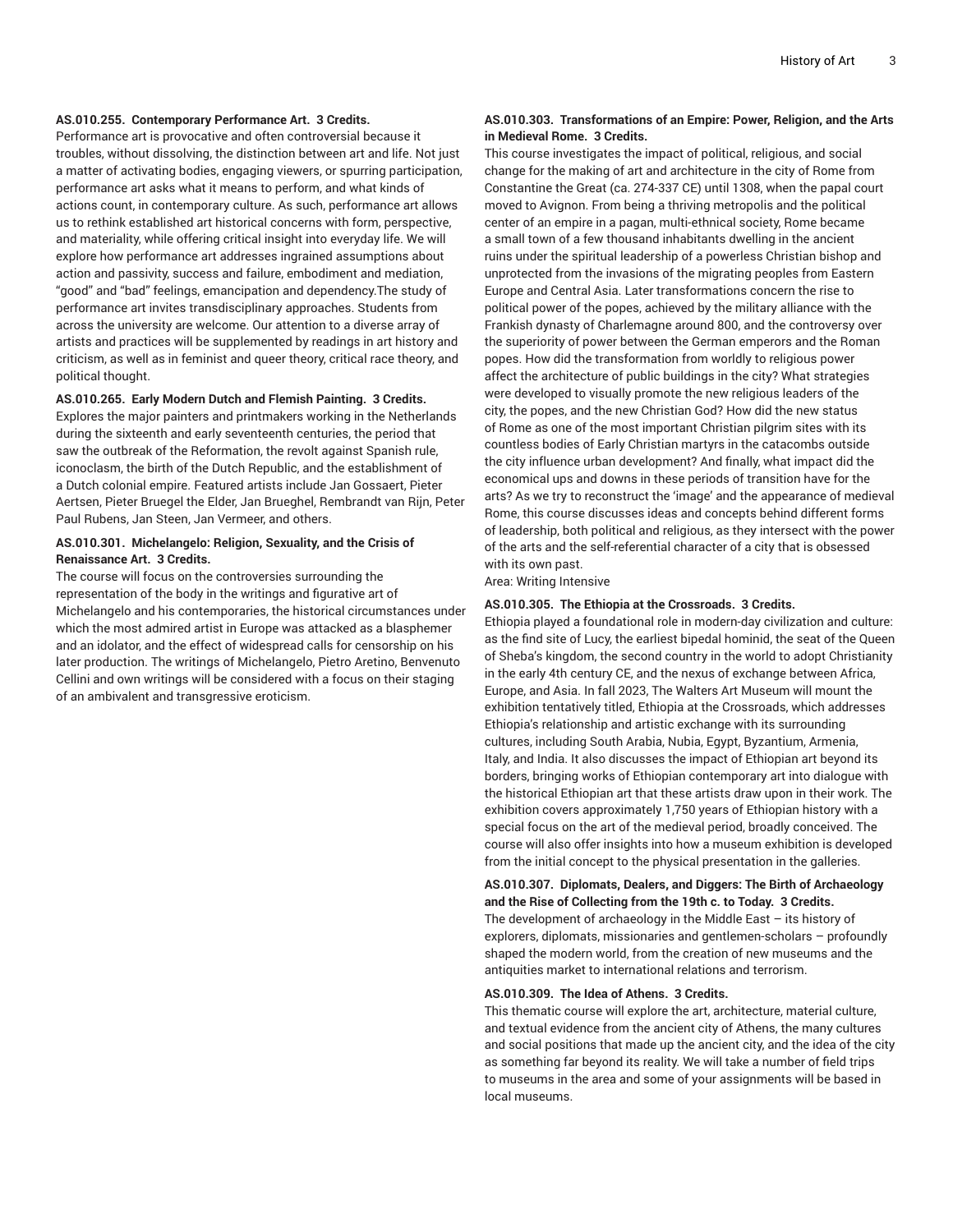#### **AS.010.315. Art of the Assyrian Empire, 1000-600 BCE. 3 Credits.**

From 900 to 609 BCE, the Assyrian Empire dominated the ancient Near Eastern world, stretching from western Iran to the Mediterranean and Egypt. In concert with imperial expansion came an explosion of artistic production ranging from palace wall reliefs to small-scale luxury objects. This course provides an integrated picture of the imperial arts of this first world empire, situating it within the broader social and political contexts of the first millennium BCE. In its conquest of foreign lands, this powerful state came in contact with and appropriated a diversity of cultures, such as Phoenicia, Egypt, and Greece, which we will also study.

#### **AS.010.316. Venice: Art, Architecture and Ecology from the Late Middle Ages to the Present. 3 Credits.**

This course is an investigation into the fashioning of Venetian identity in architecture and the visual arts, with a particular address to the encounter with Byzantine and Islamic traditions and exchanges with other centers of the Italian peninsula.

**AS.010.319. Medieval Art and Architecture of the Holy Land. 3 Credits.** The course focuses on art and architecture in the political and religious contexts of the Middle East, from the 4th to the 14th c. The three monotheistic religions all claimed specific territories -- in particular the city of Jerusalem -- for cult practices. This situation resulted in military conflicts that had an impact of Jewish, Medieval, Byzantine, and Islamic art in the Holy Land. The political conflicts, which still plague the region today, are rooted in the complex situation of the medieval period. The Roman, Arab, Byzantine, and crusader invasions resulted however in exciting eclectic styles that characterize the art and architecture of the region. We will discuss concepts behind political and religious leadership, as they intersect with the power of the arts. Area: Writing Intensive

#### **AS.010.320. Art of Colonial Peru. 3 Credits.**

Viewed within the dynamic historical context of colonial society, we consider the pictorial, sculptural, and architectural programs that ensued in viceregal Peru (1532-1825). We examine the role of religious orders, art schools, artisan guilds and cofradía, and consider the social and political implications of art patronage.

#### **AS.010.322. Knowledge, Holiness, and Pleasure: The Illustrated Book in the Medieval World. 3 Credits.**

The book was the primary source for the collection of knowledge in the Middle Ages. It was also the medium for the preservation and proliferation of the texts that underlay the three monotheistic religions (Judaism, Christianity, Islam). Finally, the book served as a source for elite entertainment, perhaps most importantly in Late Antiquity and the later Middle Ages. This course investigates the role of the illustrated book within the political, religious, and artistic developments that took place after the rise of Christianity from the end of the Roman Empire until the early modern period in the medieval West and in Byzantium, permeating Jewish and Islamic traditions. We will examine how the different types of books, such as horizontal and vertical scrolls, large and miniature size codices influenced the placement, conception, and style of the illustrations. The course also addresses processes of manufacture, issues of materiality (i.e. precious multi-media book covers, papyrus, parchment, paper), and the relationship between text and image. A major aspect of the seminar focuses on the performative aspect of the book in its wide range of functions: secular and liturgical, public and private. Students will be able to work first hand with manuscripts and facsimiles from the rare book collection of Eisenhower Library and the Walters Art Museum.

#### **AS.010.325. Blood, Gold, and Souls: The Arts of the Spanish Empire. 3 Credits.**

From the sixteenth through the eighteenth centuries, visual forms and practices linked such far-flung places as Mexico City and Naples, Manila and Lima, Cuzco and Antwerp, Quito and Madrid: all cities in the Spanish Empire. This course is conceived as a voyage, moving city by city to explore objects that connected Spain's vast holdings. We will investigate how the Spanish Crown and the Catholic Church used visual strategies to consolidate political power and instill religious faith across the world; and, alternatively, we will consider how local conditions, concerns, and resistance reshaped those efforts. This course surveys a diverse range of artistic production: religious paintings and sculptures; maps used for imperial surveillance; luxury goods crafted from shimmering feathers, ceramics, ivory, and precious metals; urban design and architecture from the ports of Europe to the highland outposts of the Andes; ephemeral cityscapes for civic performances. In examining such materials, students will be introduced to the art historical methods and theoretical concerns used to study a wide diversity of objects within an imperial frame.

#### **AS.010.327. Asia America: Art and Architecture. 3 Credits.**

This course examines a set of case studies spanning the last century that will enable us to explore the shifting landscape of Asian transnational art and architecture. Each week will focus on a different artist, group, exhibition, architect, urban space, or site to unpack artists' and architects' engagements with the changing landscape of immigration policies, movements to build solidarity with other artists of color, and campaigns for gender and sexual equality. The course will situate these artists within American art, and build an expansive idea of Asia America to include the discussion of artists whose work directly addresses the fluidity of location and the transnational studio practice.

Area: Writing Intensive

#### **AS.010.329. Building an Empire: Architecture of the Ottoman Capitals, c. 1300–1600. 3 Credits.**

Centered on modern-day Turkey and encompassing vast territories in Asia, Africa, and Europe, the Ottoman Empire (1299 – 1923) was the longest lived and among the most powerful Islamic states in history, with an artistic tradition to match. This course explores the functional and symbolic role that architecture played during the empire's formative centuries, when three successive capital — Bursa, Edirne, and Istanbul — served to visualize the sultans' growing claims to universal authority. With reference to mosques, palaces, tombs, and other categories of architecture, the course will examine the buildings in their artistic, social, and political contexts. Themes to be addressed include patronage and audience, architectural practice and the building trade, ceremonial and ritual, topography and urban planning, and the relationship of Ottoman architecture to other traditions.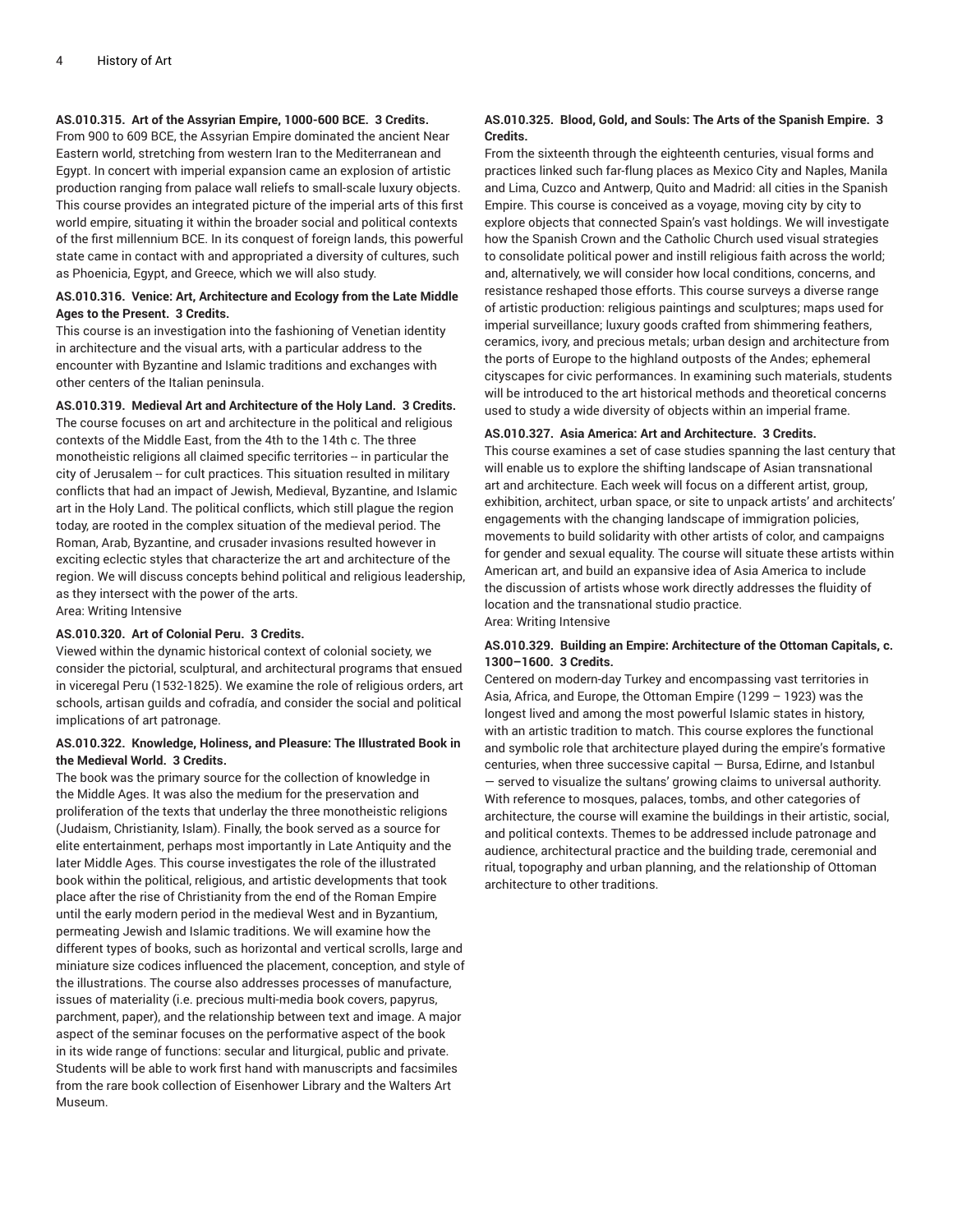#### **AS.010.337. Global Amsterdam: The Golden Age of a Small but Mighty Metropolis. 3 Credits.**

This course examines the visual and material culture of the Dutch Golden Age as the product of global forces. The young Dutch Republic quickly achieved a global reach in the seventeenth century. And Amsterdam served as its commercial capital, which by 1630 could be counted as one of the most important port cities in the world and home to the Dutch East India Company (VOC), the world's first multinational corporation. Moving an incredible quantity of goods (spices, silks, porcelain, coffee, precious stones, "exotic" arts, and slaves) generated not only the economic riches, but also the cultural touchpoints that would give rise to art produced by the likes of Rembrandt, Vermeer, Hals, and the many exceptional craftsmen that have left us some of the most enduring masterpieces of the seventeenth century. This course situates that art, and the city of Amsterdam itself, within networks that connected it to such far flung places as Japan, Jakarta, Surinam, Curacao, Brazil, and the Indian Subcontinent.

#### Area: Writing Intensive

#### **AS.010.338. Art and the Harem: Women's Spaces, Patronage, and (Self-)Representation in Islamic Empires. 3 Credits.**

Long characterized in the Western imagination as exotic realms of fantasy, harems in Islamic tradition served as private domestic quarters for the women of elite households. This course explores the harem —as an institution, a physical space, and a community of women from various art-historical perspectives, considering such topics as the harem's architecture, the agency of its inhabitants as patrons and collectors, the mediating role of eunuchs in the harem's visual and material culture, and the ability of harem women to make their mark through public artistic commissions. Our case studies will address a range of Islamic geographical and chronological contexts, though we will focus on the empires of the early modern period and, above all, the famous harem of the Ottoman sultans at the Topkapi Palace in Istanbul. In challenging popular misconceptions, the course will also look at the wealth of exoticizing imagery that the harem inspired in Western art, which we will consider through Orientalist paintings at the Walters Art Museum and illustrated rare books at Hopkins itself.

#### **AS.010.339. Sex, Death, and Gender: The Body in Premodern Art, Medicine, and Culture, c. 1300-1600. 3 Credits.**

To what extent was the body and its depiction a site of contestation, identification, or desire in the Middle Ages and Renaissance? If the body in the West since the 1800s is seen to have been shaped by the rise of photography and film, the institutionalization of biomedicine, and the establishment of techniques of surveyance and mechanization, then how was the body represented, disciplined, and experienced in the preceding centuries? In an age of unprecedented encounter with non-European bodies, what did it mean to describe and categorize bodies by race, region, or religion? These are some of the major questions this class seeks to answer, which is fundamentally interdisciplinary as it draws upon insights and methods from anthropology and the history of medicine and history of science to investigate how the body has been represented and imagined in the visual arts. The bodies of the suffering Christ, the female mystic, the dissected cadaver, the punished criminal, and the non-European 'Other' will loom large as we work to problematize notions of a normative body, whether in the premodern world or in the contemporary one. While most readings and lectures will concern the body and its representation in the Christian West during the later Middle Ages and Renaissance, students are encouraged to work on a topic of their choosing from any geographical area 1000-1800 CE for their research papers. Area: Writing Intensive

#### **AS.010.346. Art of the Cold War Era. 3 Credits.**

The Cold War years bore witness to some of the most radical developments in modern art. An abiding question for artists, writers, and political figures too during this period was what role—if any—could art perform in social and political life, and in the struggle between capitalism and communism in particular. This course examines the political viability of art as this concern was taken up by groups and individuals throughout the world in response to rapidly shifting geopolitical circumstances. Beginning with the visual cultures of the United States and Soviet Union, the course will also examine artistic responses to the conditions of Cold War existence in and beyond countries of NATO and the Warsaw Pact. Proceeding roughly chronologically, the course is divided into twelve units following the art of the US, USSR, Western and Eastern Europe, China, and Japan, among others. It treats a wide variety of media as painting and sculpture, canonically privileged in the history of Western art, ceded ground to new forms of practice such as performance, film, and a deep, critical engagement with mass culture. In so doing, this course provides at once a global history of modern art and visual culture and a critical interrogation of their relationships to social change and political life during the 20th century and beyond. Area: Writing Intensive

#### **AS.010.349. Art and Interactions in the Eastern Mediterranean from 2000 to 500 BCE. 3 Credits.**

The arts of Egypt, Greece and the Near East are typically taught separately from one another. However, the Mediterranean Sea has always served as a connector, and the diverse cultures of these areas were in close contact with one another for much of their histories. From 2000 to 500 BCE (the Middle/Late Bronze and Iron Ages), these interactions were particularly dynamic, resulting in a diversity of arts including wall frescoes, precious jewelry, and elaborate furnishings and weaponry. This course examines the arts of the interactions among Egyptians, Near Easterners, Greeks and others. It focuses special attention on the role of artistic products in intercultural relations, including trade, diplomacy, war, imperialism, and colonization.

AS.010.301 - Titled "Art and Interactions in the Eastern Mediterranean from 2000 to 500 BCE" - Students who have taken that course in 2014 or prior are not permitted to take this course.

#### **AS.010.350. Body and Soul: Medicine in the Ancient Americas. 3 Credits.**

This course examines curative medicine in the Americas through its visual culture and oral histories. Philosophies about the body, health, and causes of illness are considered, as are representations of practitioners and their pharmacology. Case studies are drawn from cross the Americas (Aztec, Moche, Aymara, Paracas, American SW). Collections study in museums, Special Collections.

#### **AS.010.352. Modern and Contemporary Art: Middle East and South Asia. 3 Credits.**

This course will explore modern and contemporary art in colonial and postcolonial contexts from Bangladesh to northern Africa. How do artists negotiate demands to support their national and local identities while participating in modernism across borders? What role do secularism and spirituality have in modern art? How do anticolonial, Marxist, and feminist politics shape art in these regions? How do global economic forces and the rise of powerful collectors, private museums, and international art fairs shape art and artists working across this geographic area? We will foreground the role of women as artists, collectors, patrons, and scholars throughout.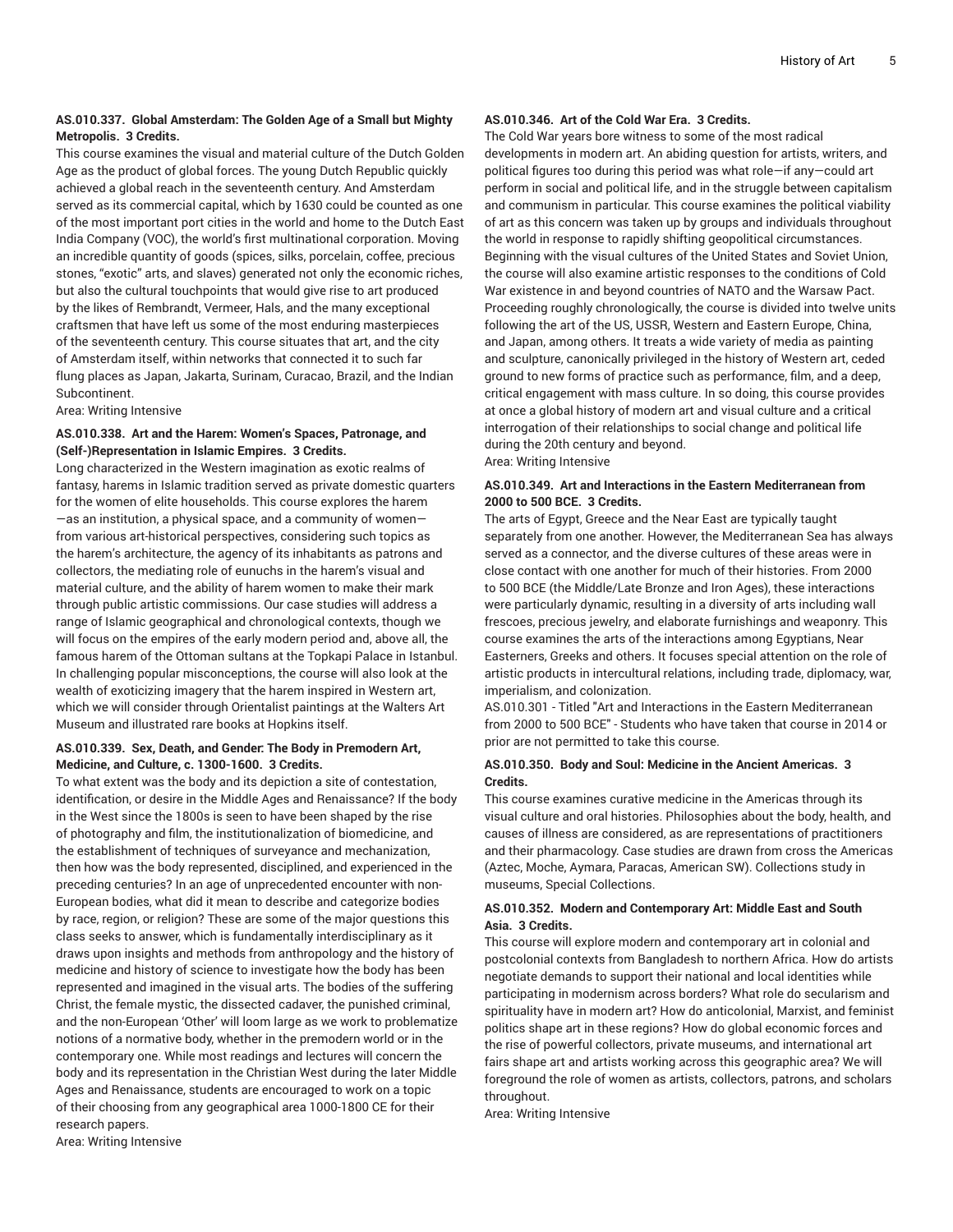#### **AS.010.364. Babylon: Myth and Reality. 3 Credits.**

Babylon – the name resonates even today, from the biblical whore of Revelation to sci-fi. It evokes exotic places and time long past. But what do we really know about the ancient city and the civilization that flourished there thousands of years ago? The first part of this course examines the archaeological city of Babylon, located in the modern state of Iraq, and considers its artistic and architectural achievements in the context of Mesopotamian history. The second part of the class explores the ongoing impact of Babylon in the cultural imagination of later periods, from the Classical and biblical authors, to European artists, Hollywood movies, science fiction, and contemporary political movements.

#### **AS.010.365. Art of the Ancient Andes. 3 Credits.**

The ancient visual arts of Andean South America and their respective cultural contexts form the basis of this course. In conjunction with the Baltimore Museum of Art and the Johns Hopkins Archaeological Museum students will have access to collections for study.

#### **AS.010.366. Native American Art. 3 Credits.**

The works of Native American artists are examined and discussed in their respective social and historical contexts. Such works include Hopewell stone sculpture, Mimbres pictorial painting, and Tlingit guardian figures. We examine the concept of sacred landscape through analysis of monumental earthworks and effigy mounds, Anasazi architecture, and rock art. In conjunction with the Baltimore Museum of Art (BMA), and Johns Hopkins Special Collections, students will have access to collections for study.

#### **AS.010.367. Photography, the Archive, and Memory. 3 Credits.**

This seminar will culminate in an exhibition in the library, focused on the photographic works of Dayanita Singh (b. India, 1961) in Hopkins' collections. Singh's work delves deeply into her subjects, exploring issues of identity, the body, and sexuality as well as questions related to memory and the archive. She has long presented her photography in the form of the book, and as such we will pursue readings in photography, book arts, and the archive, and bring nineteenth-century illustrated books in our collection into dialogue with Singh's work. This will be a hands-on seminar: students will develop the framework for the exhibition, write the textual materials (labels, wall text), and decide on the arrangements of objects in the show.

#### **AS.010.382. The Politics of Display in South Asia. 3 Credits.**

Through an examination of colonial exhibitions, the rise of national, regional, and archaeological museums, and current practices of display and representation in institutions, we will explore how the image of South Asia has been constructed in the colonial, modern, and contemporary eras. We will engage with the politics of representation, spectacle, and the economies of desire as related to colonialism and the rise of modernity. Readings from postcolonial theory, museum studies, anthropology, history, and art history. Area: Writing Intensive

#### **AS.010.389. The Stone and the Thread. 3 Credits.**

Advanced inquiry into imperial Inka architecture and fiber arts. Area: Writing Intensive

**AS.010.390. Ancient Americas Object Workshop. 3 Credits.** Analysis of ancient Americas collection held in the Johns Hopkins Archaeological Museum.

Area: Writing Intensive

AS.010.105 OR AS.010.407 OR AS.010.398 OR AS.010.365 OR AS.010.389 OR AS.010.366 OR AS.010.214 or in consultation with professor prior to registration.

#### **AS.010.398. Tombs for the Living. 3 Credits.**

Centering on the tomb as the unit of analysis, this course examines the cultural and material aspects of death and funerary ritual. Case studies are drawn from North America, Mesoamerica, and the Andes. Collections study in museums.

#### **AS.010.400. Research Lab: The Dutch Americas. 3 Credits.**

The Dutch East India Company, or VOC, is historically and art historically well documented and firmly understood. But the Dutch also had significant holdings to the west via the Dutch West India Company, or WIC. They operated and held outposts in the present-day United States (New York/New Amsterdam), Caribbean (Surinam, Curaçao, Bonaire), Latin America (Brazil), and West Africa. Despite the abundance of materials associated with the WIC from this wide geography, these have been scarcely assessed by art historians, and a defined and comprehensive corpus has never been assembled. This class will act as a research lab in which to do so. In research teams, students will map artworks and objects created from that broad, transnational cultural ambit—categories that might include maps, landscape paintings, still life paintings featuring American flora and fauna, botanical illustrations, plantation architecture, luxury objects made from precious raw materials gathered in the Americas, the urban environment of slavery—and develop individual research questions around them.The class will run with a partner lab in the form of a course led by Professor Stephanie Porras at Tulane University. The course will feature speakers; and there is potential for funded travel to conduct research. We will start at the ground level; no previous knowledge about the field is required. Students from all disciplines are welcome.

Area: Writing Intensive

#### **AS.010.405. The Medieval Image and Concepts of Authenticity. 3 Credits.**

The course examines the notion of the authentic in conjunction with medieval images, relic veneration, and the practice of law. It investigates the construction, reception, and theoretical grounding of authenticity of reliquaries, icons, and imprints on cloth or seals, and legal documents. These objects elucidate artistic strategies such as cross media references, abstraction, mimesis and bricolage to convey an aura of authenticity. We address other authenticating factors, such as complex ritualized forms of communication. This is a new course for the undergraduate section, existing course is AS.010.644. Will be taught as a hybrid this Fall 2020.

Area: Writing Intensive

#### **AS.010.407. Ancient Americas Metallurgy. 3 Credits.**

This course addresses the technology, iconography and social significance of metals and draws on case studies from the Americas. Collections study in museums.

#### **AS.010.409. Theories and Works of "The Baroque". 3 Credits.**

There is perhaps no more confounding, though also no more persistent, art historical concept than that of "the Baroque." This course introduces students to foundational histories and critiques of "the Baroque" while exploring works of art that have proved central to these formulations. That is, this course will balance careful reading of historiography with close examination of works of art (both digitally presented and visited in local collections). Students will come away with a layered understanding of the Baroque objects—from relatively small-scale museum works to major architectural and sculptural monuments—and their place within the broader evolution of the history of art. Particular attention will be given to newer global and (post-)colonial approaches to notions of the Baroque, ultra-Baroque, and neo-Baroque.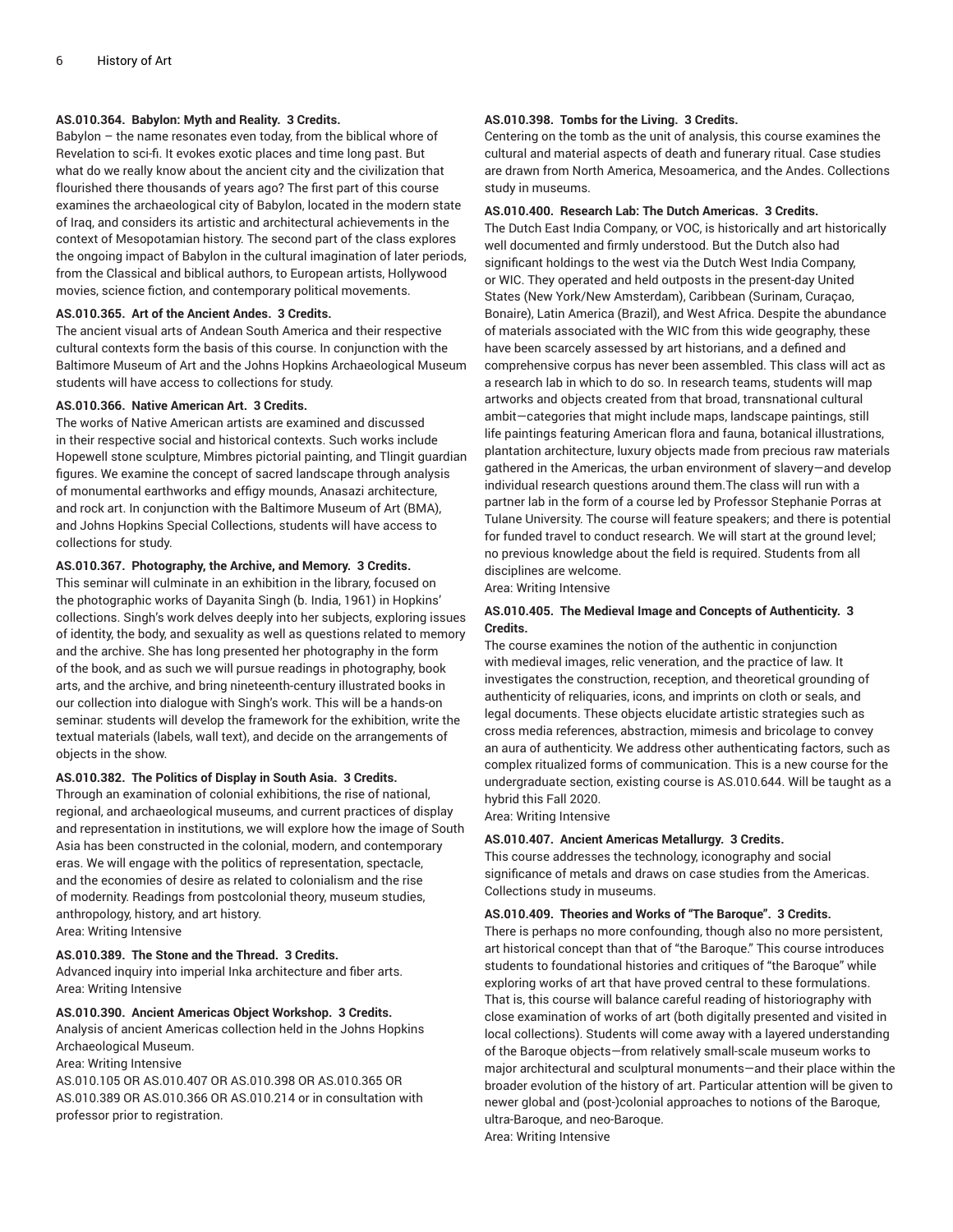#### **AS.010.410. The Epistemology of Photography. 3 Credits.**

This seminar will ask how photography produces ways of knowing: how does photography's reality-effect shape its dissemination and absorption? Is photography's emergence during the colonial era coincidental or catalytic? How is memory (re)constituted in a photography-saturated world? What kinds of histories does photography encourage and discourage? Is a photograph an object? We will read across disciplines (literature, anthropology, history, history of art, political science, theory) to investigate the epistemology of photography and the photograph.

Area: Writing Intensive

#### **AS.010.413. Historical and Conceptual Bases of Art History. 3 Credits.**

This course introduces students to the principal methods and theories of art history. Students will work through readings foundational for the discipline, texts that define key methodological consolidations in the twentieth century, and more recent (e.g. feminist, visual studies, global, post-colonial, and/or ecological) critiques and rethinking. Specific texts will vary by instructor, but the course seeks—in any instantiation—to include a plurality of perspectives.

#### **AS.010.414. The Cartographic Imaginary: Maps, Charts, and the Navigation of the Early Modern Globe. 3 Credits.**

In the early modern world, people traveled further and more routinely than ever before. This course looks at the tools used to facilitate such endeavors—from maps to navigational charts, from atlases to astrolabes. However, beyond mere logistical instruments for imperial expansion, colonial settlement, and commercial trade, these objects and pictures structured new ways of thinking about and imagining the world and its spaces. An armchair traveler in Amsterdam could envision a journey to and travel within a place like modern-day Indonesia; a Spaniard living in the highlands of present-day Bolivia could imagine, in period terms, "all the cities of the universe and more." This course attends to excavating the representational economies forged from the mass-production and wide circulation of navigational objects and pictorialized territories. Though the focus will be on the early modern period, we will read broadly and engage a wide range of theories; and students are encouraged to use the tools we develop in class to research representation from any time and place.

Area: Writing Intensive

#### **AS.010.419. Passion Image, Passion Cult, Passion Drama: Narrative and Metaphor in the Middle Ages, Renaissance, and Beyond. 3 Credits.**

A set of interdisciplinary explorations of the Passion of Christ narrative in Scripture, theology, visionary literature, cultic devotion, the visual and dramatic arts in Europe from the Central Middle Ages to the Reformation, with a special fast-forward to modern cinematic retellings of the Passion story.

Area: Writing Intensive

**AS.010.423. Modern and Contemporary Art in South Asia. 3 Credits.** How does modernism operate in the colonial context, work with and against the nationalisms of new countries (India, Pakistan, Sri Lanka, Nepal, and Bangladesh), challenge existing norms of the art world and the art market, engage with the difficult and violent upheavals of Partition and sectarian conflict, and allow for experimentations and new forms all the while? This course will explore the history of the art of the subcontinent from c. 1880 to the present by critical engagement with the art, artists, and theories at play in the South Asian region. Area: Writing Intensive

**AS.010.424. Art and Colonialism: Nineteenth-century India. 3 Credits.**

This seminar explores the technologies of colonial power, from small ephemeral watercolor images of religious processions to massive multivolume photographic projects documenting the "people of India," and extending to the establishment of new urban and architectural spaces, archaeological museums, and art schools, the circulation of diplomatic art collections, and the commissioning of survey data. We will engage with the anti-colonial movements of resistance and uprising that took place across this century, examining the central participation of modern artists with these political movements, and explore the way this period fundamentally shaped the foundations for the study of South Asian art and archaeology. Readings will include colonial and postcolonial theory, Orientalism, historiography; we will be actively working with materials in the library's Special Collections.

Area: Writing Intensive

#### **AS.010.431. Obsessed with the Past: the Art and Architecture of Medieval Rome. 3 Credits.**

In antiquity, Rome became the capital of an empire, its growing status reflected in its sophisticated urban planning, its architecture, and the arts. While an abundance of studies explores the revival of this glorious past in the Renaissance, this seminar discusses various ways of the reception of antiquity during the medieval period. We address the practice of using "spolia" in medieval architecture, the appropriation of ancient pagan buildings for the performance of Christian cult practices, the continuation of making (cult)images and their veneration, the meaning and specific visuality of Latin script (paleography and epigraphy) in later medieval art. We discuss the revival and systematic study of ancient knowledge (f. ex. medicine, astronomy, and the liberal arts), in complex allegorical murals. As we aim to reconstruct the art and architecture of medieval Rome, this course discusses ideas and concepts behind different forms of rebuilding and picturing the past, as they intersect with the self-referential character of a city that is obsessed with its own history. Area: Writing Intensive

#### **AS.010.432. Therapies of Art and Literature from Antiquity to Early Modern Europe. 3 Credits.**

This seminar examines the myriad ways artists and writers geared their work toward the therapeutic healing of mind, body, and soul, and the role images and texts could play in programs of individual and collective transformation. Taking as our point of departure the ancient tradition of spiritual exercises and inner dialogue, Petrarch's therapy of the passions, and the revival of consolatory letters, we will consider how the Christian artist could invest their work with medicinal, magical, sacramental, or spiritual efficacies, and even take on the mantle of a "physician of souls." Intersections with the histories of medicine and religion will lead us to the ways natural medicine and the thaumaturgical practices associated with pilgrimage could be transposed into the arena of spiritual therapy. Featured authors include Cicero, Marcus Aurelius, Augustine of Hippo, Boethius, Petrarch, Michel Foucault, Pierre Hadot, and Allain de Botton; artists include Hieronymus Bosch, Albrecht Dürer, Matthias Grünewald, and many others.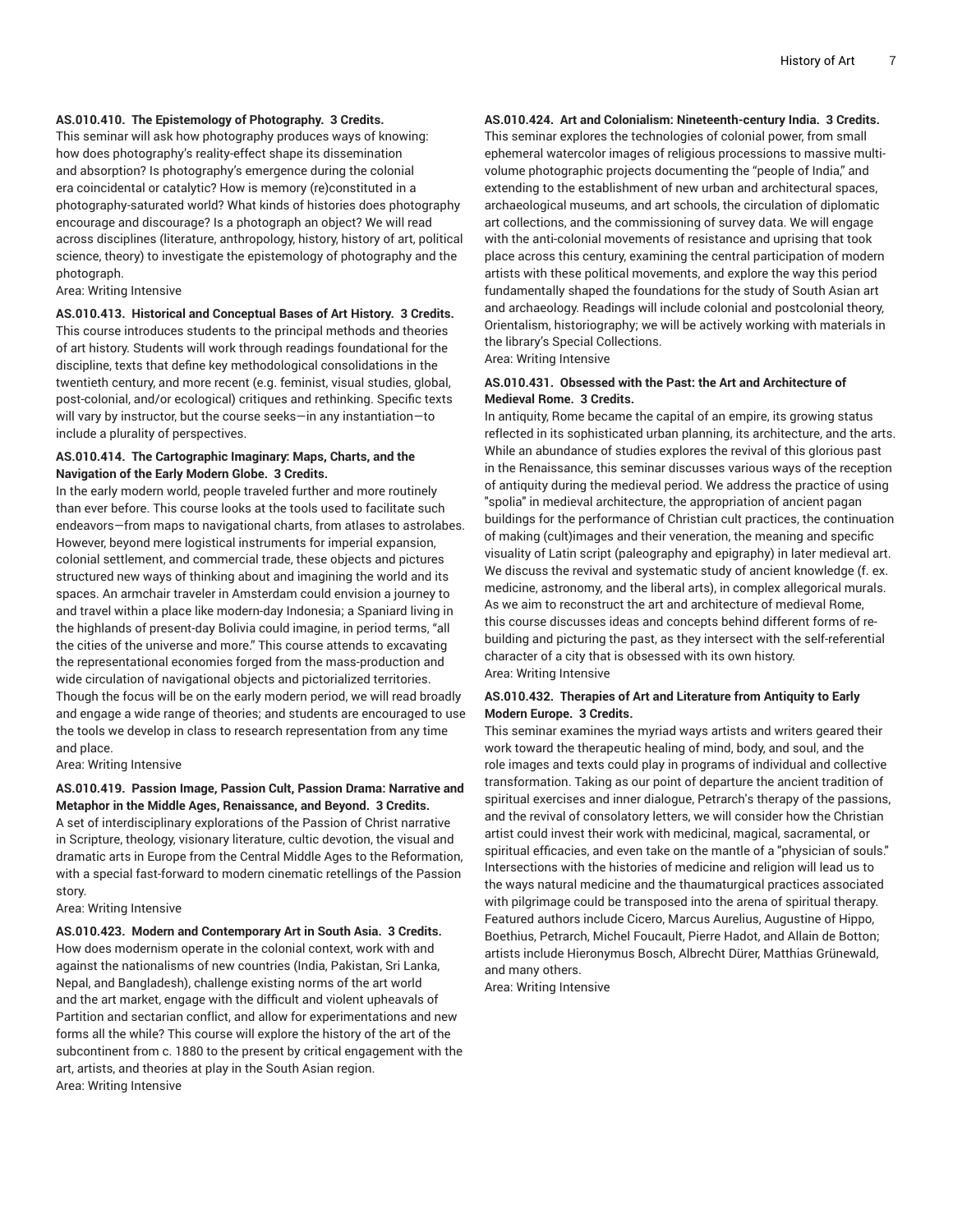#### **AS.010.433. Hands-On Approaches to European Books and Prints before 1800. 3 Credits.**

Baltimore's rich museum and library collections create a dynamic laboratory for students to gain an understanding of early modern European traditions of prints and books. Engraving, etching, woodcut, mezzotint, à la poupée; Rembrandt, Dürer, Aldus Manutius, Plantin-Moretus. This course will introduce students to the basic techniques, concepts, terms, and artists that shaped the production of reproductive works on paper in early modern Europe and their subsequent art historical study. All sessions will be taught out of local collections (BMA, Walters, NGA, Hopkins Special Collections); that is, this is a handson class that—while requiring no previous experience—will attend to the nitty-gritty details and methods of studying works in person, giving students the tools, expertise, and confidence to pursue their own research with historical printed materials. Area: Writing Intensive

#### **AS.010.440. Power Dressing: The Politics of Costume between the Ottoman Empire and the West. 3 Credits.**

In the Ottoman Empire—a vast multiethnic state straddling Africa, Asia, and Europe—how one dressed was a deeply political affair. Ottoman rulers and subjects alike used clothing to express (and sometimes transgress) the hierarchical, religious, and communal distinctions defining their society, much to the fascination of foreigners who visited the empire or sought knowledge of its sartorial traditions in texts and images. This seminar will explore Ottoman dress and dress codes in the context of the empire's long and complicated relationship with Western powers, focusing on the role that costume played as a charged site of cross-cultural interaction, posturing, and self-assertion from the sixteenth to the nineteenth century. Our case studies will include costume albums —books showing people high and low in their characteristic garb—painted by Ottoman artists for Western buyers; diplomatic robes of honor and their attendant ceremonies; and cultural cross-dressing as manifested in European turquerie portraiture and masquerades. Moving into the modern period, we will consider how nineteenth-century dress reforms bridged the gap between Ottoman and Western costume while engendering new modes of Ottoman sartorial self-representation that challenged hardening Orientalist discourses in such venues as mannequin museums and world's fairs. The seminar will make considerable use of artworks in local collections, including rare books and prints at Hopkins itself. Area: Writing Intensive

#### **AS.010.444. Classics Research Lab: Antioch Recovery Project (ARP). 3 Credits.**

Antioch Recovery Project investigates mosaics from the ancient city of Antioch (modern Antakya, Turkey, near the border with Syria) now in the collection of the Baltimore Museum of Art. Excavated by an international team of archaeologists in the 1930s, hundreds of ancient mosaics from the cosmopolitan city were subsequently dispersed to museums across the globe, with twenty-four mosaics entering the collection of the BMA. Phase I will focus on the digital documentation and analysis of the mosaic of Narcissus as a prototype for ongoing research bringing together the fragments of ancient Antioch for contemporary beholders. The Greek myth of Narcissus tells the story of a beautiful Theban hunter doomed to love his own reflection and is the origin of the modern psychiatric term "narcissism". Researching the mythology, materials, conservation history, archival material, historiography, and contemporary reception of the Narcissus mosaic and myth offers extensive opportunities to collaborate with scholars across a range of disciplines at JHU, in the Baltimore museum community, and beyond. Investigators will move between the Baltimore Museum of Art, the CRL processing lab in Gilman Hall, and Special Collections. The course will involve some travel to visit other mosaics from Antioch now in collections at Harvard's Dumbarton Oaks in Washington D.C., and the Princeton Art Museum in Princeton, New Jersey.

#### **AS.010.451. Script, Character, Scribble: Writing and Pseudo-Writing in Modern and Contemporary Art. 3 Credits.**

Almost readable, but not quite: artists in the twentieth and twenty-first century played with script of all kinds, from ancient glyphs and Persian script to Roman typefaces and Korean Hangul. Artists also scribbled in ways that evoke writing without script or meaning. This course takes on the question of meaning-making in art through the form of script—flirting with that tantalizing feeling that we can almost read the work of art through the marks on its surface. We will engage with artists from around the world whose work grapples with knowledge, meaning, and script, and discuss the limits and possibilities of legibility, knowing, and language. In addition to painting and drawing, we will also discuss conceptual art, installation, video, architecture, tapestry, ceramics, graphic novel forms, book arts, and sculpture. We will have opportunities to situate these works within longer histories of script and pseudo-script and image-text relations. Our discussion-driven seminars will be guided by readings in art history and theory. The course carries no expectation that you are multi-lingual or have experience with multiple scripts. Central to our semester will be group trips to see art in person in DC and Baltimore. Assignments include an option for short, focused writing with feedback and opportunities to experiment with genre and to rewrite, or a longer seminar paper, chosen in consultation with the professor. Area: Writing Intensive

#### **AS.010.459. The illuminated charter: visual splendor, performance, and authenticity of medieval legal documents. 3 Credits.**

This course investigates the complexities of medieval legal documents, their specific visuality and materiality, as well as practices of copying and forgery. We will address the aesthetics of legal documents, their graphic signs, seals, and paleography and the authenticating strategies used to corroborate their legitimacy. Another emphasis is set on the performative aspects of the medieval charters in court and church rituals. Comparison with contemporary illuminated sacred books will reveal the tight connections of monastic scriptoria and royal/imperial chanceries. The geographic focus is set wide, ranging from medieval Spain, to Carolingian and Ottonian chanceries in France and Germany, to the papal court in Rome and the imperial and monastic scriptoria in Byzantium.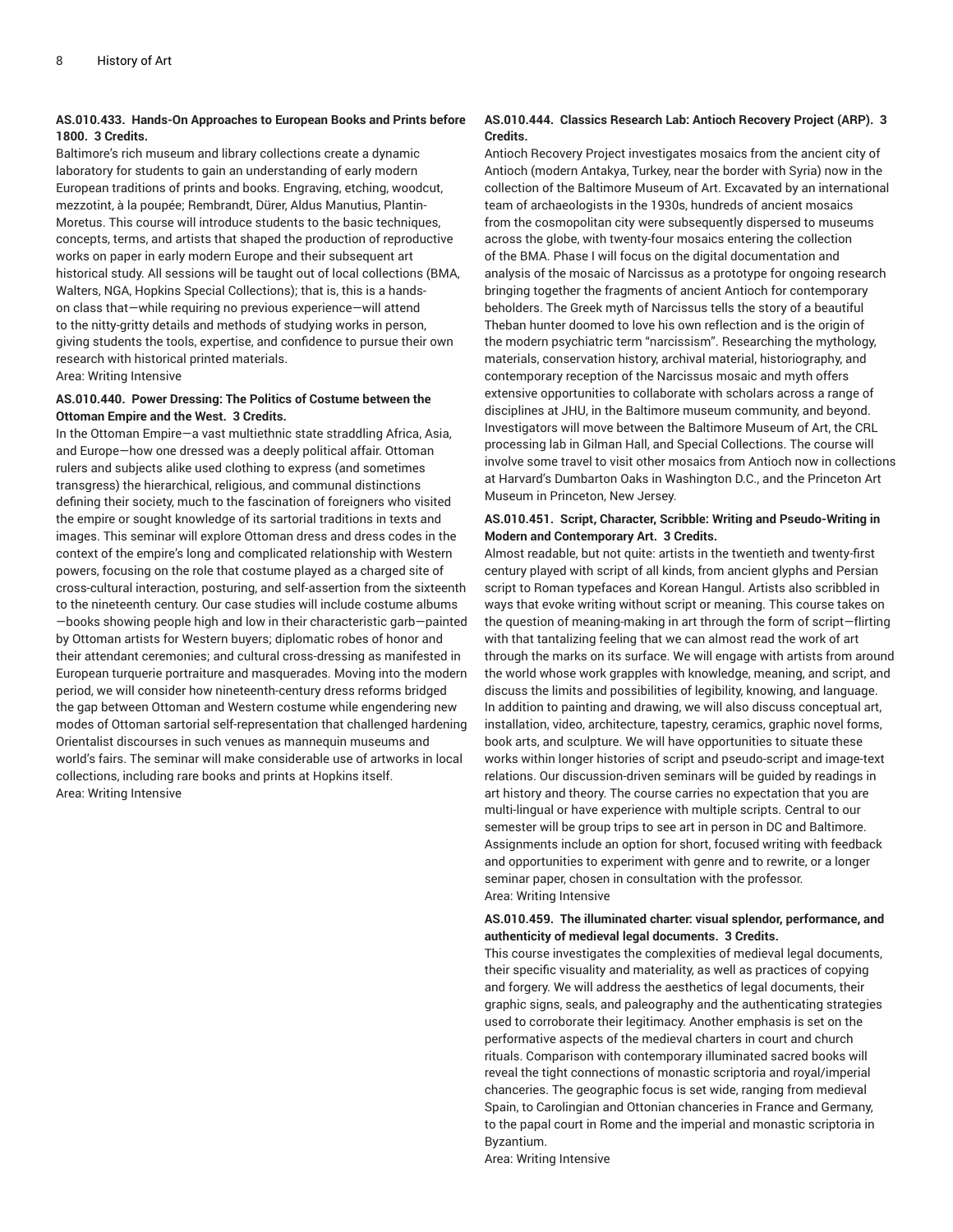#### **AS.010.501. Independent Study. 1 - 3 Credits.**

You must request Independent Academic Work using the Independent Academic Work form found in Student Self-Service: Registration > Online Forms.

#### **AS.010.502. Independent Study. 1 - 3 Credits.**

You must request Independent Academic Work using the Independent Academic Work form found in Student Self-Service: Registration > Online Forms.

#### **AS.010.521. Honors Thesis. 1 - 3 Credits.**

Open to students by arrangement with a faculty advisor in the History of Art Department. Interested students should review the program description available in the department office.

#### Area: Writing Intensive

You must request Independent Academic Work using the Independent Academic Work form found in Student Self-Service: Registration > Online Forms.

#### **AS.010.522. Honors Thesis. 3 Credits.**

You must request Independent Academic Work using the Independent Academic Work form found in Student Self-Service: Registration > Online Forms.

#### Area: Writing Intensive

You must request Independent Academic Work using the Independent Academic Work form found in Student Self-Service: Registration > Online Forms.

#### **AS.010.603. Beyond Word & Image.**

The relationship of "word" and "image" has been a central concern of both the history of art and other humanistic disciplines; and semiotics, (post-)structuralism, narrative studies, media studies, and theories of ekphrasis and representation have been marshalled to probe how visual and verbal systems work in conjunction, overlap, and conflict. Much less art historical attention has been paid to the visuality of writing itself. Against the backdrop of robust work on the relationship between text and image, this course focuses on text as image: the visuality of text, the imagistic dimensions of writing, Schriftbildlichkeit. The seminar takes as guiding premise that art historical method might be robustly brought to bear on the visual and material features of texts, both those that appear as part of traditional art historical media (paintings, sculptures, and architectural monuments) and those that have primarily remained within the purview of other humanistic subfields: books, archival documents, writers' manuscripts, epistolary communication, and inscriptions (both analog and digital). In this course, we will survey a broad range of textual objects, from ancient inscriptions to moveable type to digital texts to "writing" in twenty-first century artists' books; and we will work together towards assembling an art historical toolkit for excavating the full valences of texts, accounting for the ways they make meaning in linguistic, semiotic, formal, material, visual, and mediaspecific registers. Though art historical in focus, this course will be essentially interdisciplinary, and students from other subfields are warmly welcomed. There will be ample opportunity for discussing and studying objects in local collections.

#### **AS.010.604. Contested Patterns: Islamic Art History and Its Challenges.**

Formed against the backdrop of nineteenth- and twentieth-century Orientalism and colonialism, the field of Islamic art history continues to grapple with the overwhelmingly Eurocentric assumptions, narratives, and approaches that shaped its emergence and development. These inherited perspectives and the debates they have sparked are the focus of this seminar, which critically examines the foundational characterizations of Islamic art—as ornamental, iconophobic, and timelessly other—together with the exhibitory, commercial, and scholarly contexts in which such ideas took root. Adopting a simultaneously thematic and chronological approach, the seminar will trace the ways in which diverse constellations of actors—including those from within the Islamic world itself—have variously established, consolidated, or challenged the field's underlying concepts. We will explore how this discursive process has intensified in our own time, in which a spate of scholarly and popular treatments have laid bare the tension between calls to reevaluate the field and an enduring impulse to reinscribe its established contours. Alois Riegl, Oleg Grabar, Gülru Necipoglu, Yasser Tabbaa, and Wendy Shaw are among the authors whose writings will be assessed and compared. Throughout the seminar, we will ground our historiographical inquiry in discussions of specific works and categories of Islamic art—particularly those like carpets that traditional frameworks have fetishized as decorative—and consider more fruitful avenues for addressing such material, making use of local collections to the extent that we can.

#### **AS.010.606. Approaches to Ancient Art.**

The discipline of art history has passed through a number of major methodological and theoretical shifts since its inception (and in particular, over the last thirty years). Foundational disciplinary methods derive principally from the arts of Classical Greece, the Renaissance and contemporary periods. As the discipline embraces an enlarged field of inquiry, particularly drawing upon developments in anthropology, material culture studies, feminism, queer theory, and political theory, additional avenues for understanding the arts of the ancient world are emerging. The seminar focuses on how art historical method and theory – both foundational and emergent – might be profitably applied to the subfields of the ancient Near East and eastern Mediterranean (understood in the broadest sense).

Area: Writing Intensive

#### **AS.010.607. The Epistemology of Photography.**

This seminar will ask how photography produces ways of knowing: how does photography's reality-effect shape its dissemination and absorption? Is photography's emergence during the colonial era coincidental or catalytic? How is memory (re)constituted in a photography-saturated world? What kinds of histories does photography encourage and discourage? Is a photograph an object? We will read across disciplines (literature, anthropology, history, history of art, political science, theory) to investigate the epistemology of photography and the photograph.

#### **AS.010.608. The Picture as Object.**

The seminar will explore cases of European pre-modern picture-making in various media that solicit tactile as well as sensory engagement, and that call into question the "Albertian" metaphor of pictura as window. Case studies will include mosaics, reliefs, pastiglia, medals, portable paintings, et al."

**AS.010.611. Seminar in Near Eastern Art.**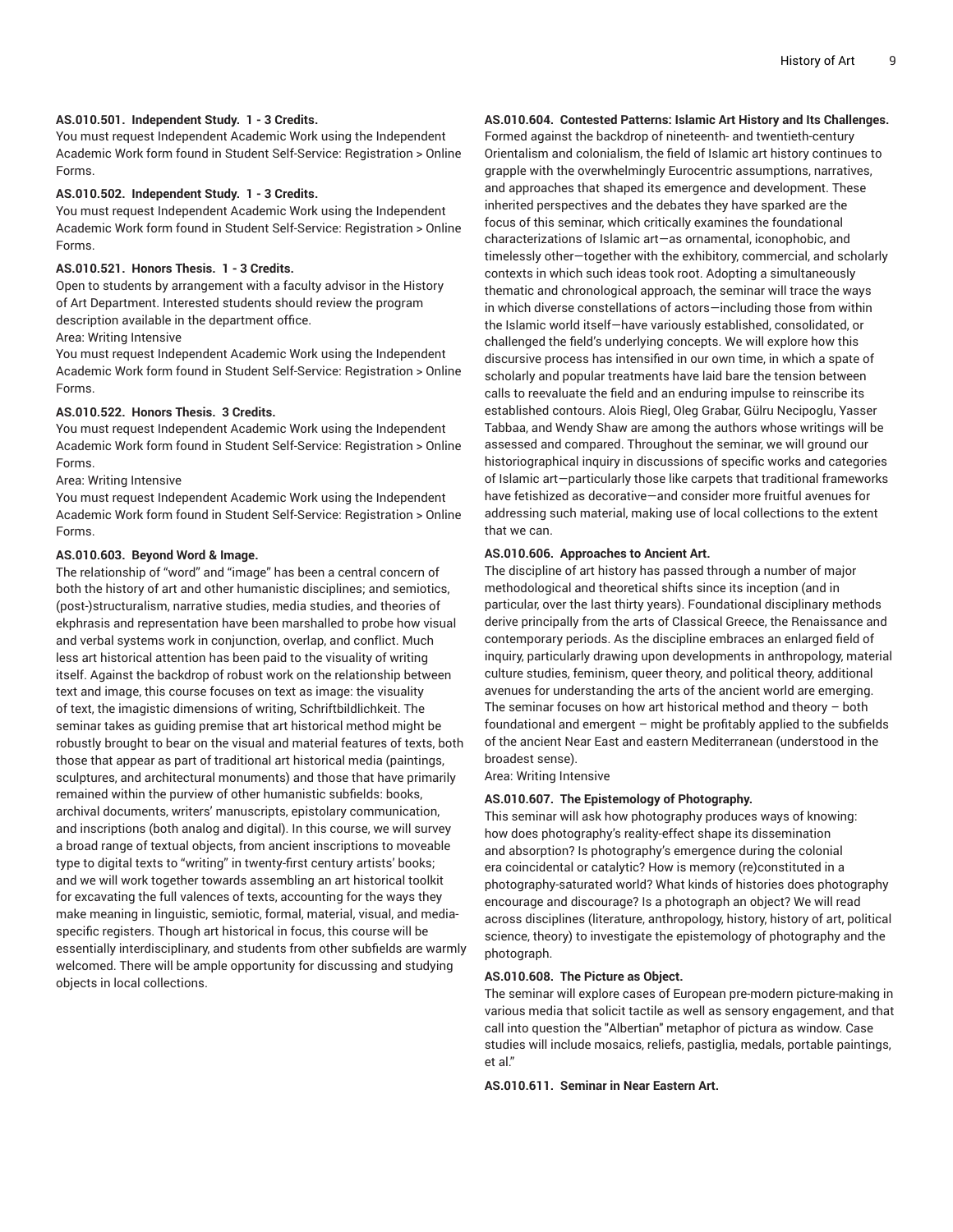#### **AS.010.613. Geographies of Art: Theories and Cases Studies from the Renaissance to the Present.**

The role of place in the art historiography of the Renaissance, with readings in geographical theory. The seminar will also consider the role in the art of Lorenzo Lotto, Gaudenzio Ferrari, Cesare da Sesto, Romanino, Moretto, Pordenone, Titian, and other artists active before the canonformation enterprise of Giorgio Vasari definitively altered the map of Italian art after 1550.

#### **AS.010.614. Research Lab: The Dutch Americas.**

The Dutch East India Company, or VOC, is historically and art historically well documented and firmly understood. But the Dutch also had significant holdings to the west via the Dutch West India Company, or WIC. They operated and held outposts in the present-day United States (New York/New Amsterdam), Caribbean (Surinam, Curaçao, Bonaire), Latin America (Brazil), and West Africa. Despite the abundance of materials associated with the WIC from this wide geography, these have been scarcely assessed by art historians, and a defined and comprehensive corpus has never been assembled. This class will act as a research lab in which to do so. In research teams, students will map artworks and objects created from that broad, transnational cultural ambit—categories that might include maps, landscape paintings, still life paintings featuring American flora and fauna, botanical illustrations, plantation architecture, luxury objects made from precious raw materials gathered in the Americas, the urban environment of slavery—and develop individual research questions around them.The class will run with a partner lab in the form of a course led by Professor Stephanie Porras at Tulane University. The course will feature speakers; and there is potential for funded travel to conduct research. We will start at the ground level; no previous knowledge about the field is required. Students from all disciplines are welcome.

Area: Writing Intensive

#### **AS.010.615. Therapies of Art and Literature from Antiquity to Early Modern Europe.**

This seminar examines the myriad ways artists and writers geared their work toward the therapeutic healing of mind, body, and soul, and the role images and texts could play in programs of individual and collective transformation. Taking as our point of departure the ancient tradition of spiritual exercises and inner dialogue, Petrarch's therapy of the passions, and the revival of consolatory letters, we will consider how the Christian artist could invest their work with medicinal, magical, sacramental, or spiritual efficacies, and even take on the mantle of a "physician of souls." Intersections with the histories of medicine and religion will lead us to the ways natural medicine and the thaumaturgical practices associated with pilgrimage could be transposed into the arena of spiritual therapy. Featured authors include Cicero, Marcus Aurelius, Augustine of Hippo, Boethius, Petrarch, Michel Foucault, Pierre Hadot, and Allain de Botton; artists include Hieronymus Bosch, Albrecht Dürer, Matthias Grünewald, and many others.

#### **AS.010.620. Theories and Geographies of the Baroque: 1600 to the Present.**

Topics in artistic theory and multimedia practice from seventeenth century Italy and Spain to other early modern and modern global baroques.

#### **AS.010.624. Art and Colonialism: Nineteenth-century India.**

This seminar explores the technologies of colonial power, from small ephemeral watercolor images of religious processions to massive multivolume photographic projects documenting the "people of India," and extending to the establishment of new urban and architectural spaces, archaeological museums, and art schools, the circulation of diplomatic art collections, and the commissioning of survey data. We will engage with the anti-colonial movements of resistance and uprising that took place across this century, examining the central participation of modern artists with these political movements, and explore the way this period fundamentally shaped the foundations for the study of South Asian art and archaeology. Readings will include colonial and postcolonial theory, Orientalism, historiography; we will be actively working with materials in the library's special collections.

Area: Writing Intensive

#### **AS.010.625. Art and Interaction in the Bronze Age Eastern Mediterranean.**

The arts of the Near East, Aegean and Egypt are typically taught separately from one another. However, the Mediterranean Sea has always served as a connector, and the diverse cultures of these areas were in close contact with one another for much of their histories. During the Bronze Age (3000 to 1200 BCE), these interactions were particularly dynamic, resulting in a diversity of arts including wall frescoes, precious jewelry, and elaborate furnishings and weaponry. This course examines the arts of the interactions among Near Easterners, Greeks, Egyptians and others. It focuses special attention on the role of artistic products in intercultural relations, including trade, diplomacy, war and imperialism.Students are not expected to have extensive knowledge of all the areas, although some experience in at least one of them will be helpful. The course will interweave establishing a knowledge base necessary to tackle this topic with broader conceptual concerns and interdisciplinary approaches (art historical, archaeological, anthropological, and historical).There will be a final paper.

#### **AS.010.631. Performing Power: Ceremonial, Diplomacy, and Gift-Giving in and beyond the Ottoman Empire.**

As a major global power straddling three continents, the Ottoman Empire developed a rich and diversified ceremonial culture aimed at impressing local and international audiences alike. This seminar will explore the ways in which works of art and architecture provided settings and apparatus for, and were themselves shaped and enlivened by, the ceremonial acts in which they featured. Covering the period between the sixteenth and nineteenth centuries, we will address a range of case studies—including mosque inaugurations, royal processions, the reception of foreign ambassadors, and the exchange of diplomatic gifts—with regard to their sociopolitical, visual, material, and spatial contexts. A major concern of the seminar will be the question of how Ottoman ceremonies, together with their staging and attendant art forms, were adapted in response to changing conditions and audiences, particularly with the shift from the early modern to the modern period. While our focus will be on the Ottoman Empire, the course will also consider the ceremonial cultures of the various Asian and European polities with which the Ottomans interacted, investigating the points of comparison and contrast that defined these multifarious but connected interregional approaches.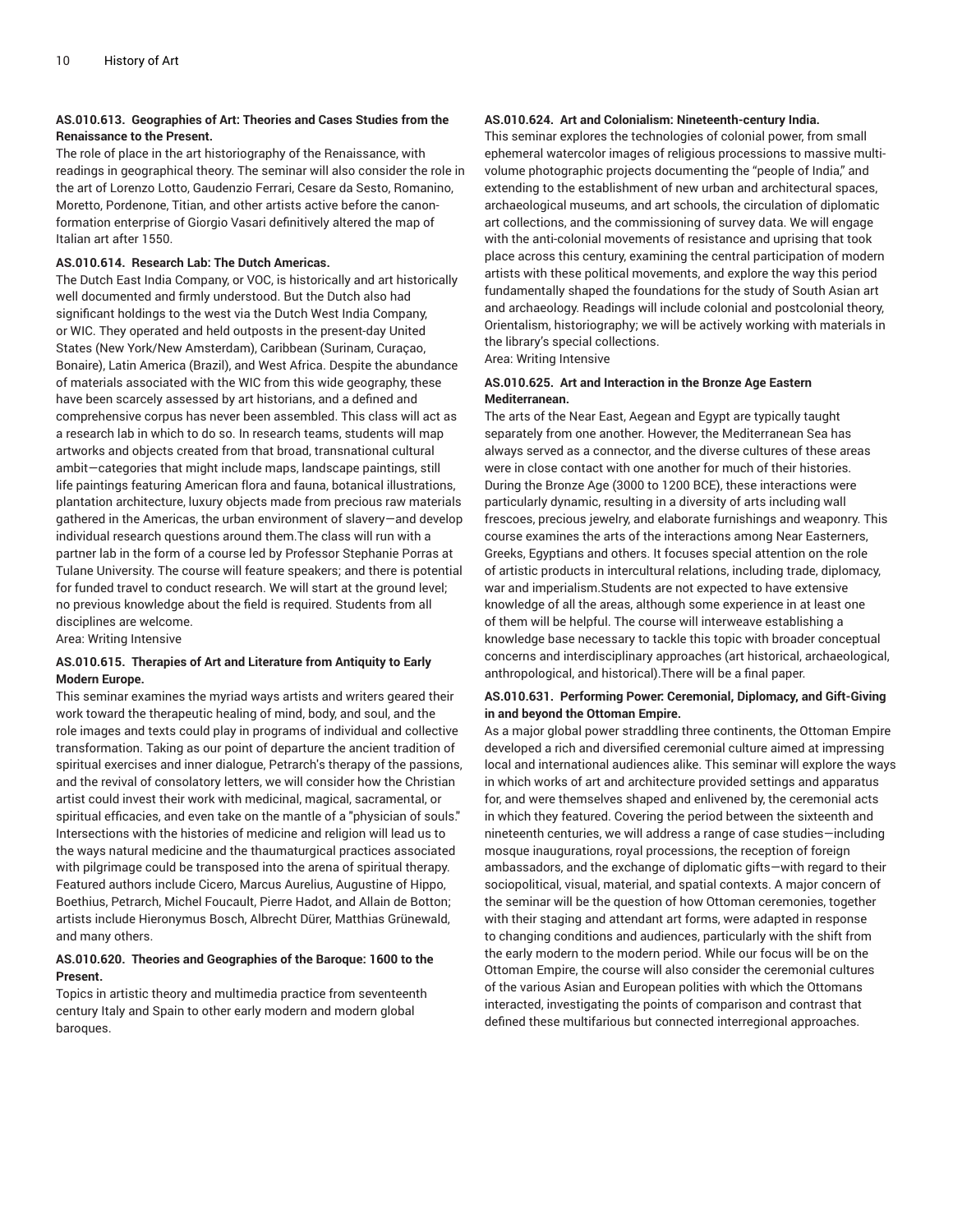#### **AS.010.633. Theories and Works of "The Baroque".**

There is perhaps no more confounding, though also no more persistent, art historical concept than that of "the Baroque." This course introduces students to foundational histories and critiques of "the Baroque" while exploring works of art that have proved central to these formulations. That is, this course will balance careful reading of historiography with close examination of works of art (both digitally presented and visited in local collections). Students will come away with a layered understanding of the Baroque objects—from relatively small-scale museum works to major architectural and sculptural monuments—and their place within the broader evolution of the history of art. Particular attention will be given to newer global and (post-)colonial approaches to notions of the Baroque, ultra-Baroque, and neo-Baroque.

Area: Writing Intensive

#### **AS.010.634. Rethinking the Renaissance: Alternatives to "Early Modernity".**

"The Renaissance" as a periodization under attack, and its persistance; the hermeneutics of the Pre-Modern Image since Panofsky; the critique of Eurocentrism; challenges to and recuperations of iconology, assessing the contributions of semiotics, psycholanalysis and queer theory.

#### **AS.010.638. Interrogating the Material Turn.**

This course considers the turn to centering materials and materiality in the history of art. Since the publication of Michael Baxandall's Painting and Experience in Fifteenth Century Italy (1972) and in particular since the turn of the millennium, critical engagement with the materiality of art has proliferated. This seminar will tackle renewed investment in materiality within the discipline of art history and draw on perspectives from archaeology, philosophy, anthropology, conservation science, feminist and queer theory, and postcolonial studies, among others. Particular emphasis will be placed on the polycentrism of materiality as a theoretical lens that cuts across seemingly disjunct cultural, social, and political frames and subject positions. While this course focuses on the art of the ancient Mediterranean, students will be encouraged to bring their own subfields to bear on the material turn and to pursue research topics related their individual research goals. Open to interested students from all disciplines.

#### **AS.010.639. Obsessed with the Past: the Art and Architecture of Medieval Rome.**

In antiquity, Rome became the capital of an empire, its growing status reflected in its sophisticated urban planning, its architecture, and the arts. While an abundance of studies explores the revival of this glorious past in the Renaissance, this seminar discusses various ways of the reception of antiquity during the medieval period. We address the practice of using spolia in medieval architecture, the appropriation of ancient pagan buildings for the performance of Christian cult practices, the continuation of making (cult)images and their veneration, the meaning and specific visuality of Latin script (paleography and epigraphy) in later medieval art. We discuss the revival and systematic study of ancient knowledge (f. ex. medicine, astronomy, and the liberal arts), in complex allegorical murals. As we aim to reconstruct the art and architecture of medieval Rome, this course discusses ideas and concepts behind different forms of rebuilding and picturing the past, as they intersect with the self-referential character of a city that is obsessed with its own history. Area: Writing Intensive

#### **AS.010.641. Hands-On Approaches to European Books and Prints before 1800.**

Baltimore's rich museum and library collections create a dynamic laboratory for students to gain an understanding of early modern European traditions of prints and books. Engraving, etching, woodcut, mezzotint, à la poupée; Rembrandt, Dürer, Aldus Manutius, Plantin-Moretus. This course will introduce students to the basic techniques, concepts, terms, and artists that shaped the production of reproductive works on paper in early modern Europe and their subsequent art historical study. All sessions will be taught out of local collections (BMA, Walters, NGA, Hopkins Special Collections); that is, this is a handson class that—while requiring no previous experience—will attend to the nitty-gritty details and methods of studying works in person, giving students the tools, expertise, and confidence to pursue their own research with historical printed materials. Area: Writing Intensive

#### **AS.010.644. The Medieval Image and Concepts of Authenticity.**

The course examines the notion of the authentic in conjunction with medieval images, relic veneration, and the practice of law. It investigates the construction, reception, and theoretical grounding of authenticity of reliquaries, icons, and imprints on cloth or seals, and legal documents. These objects elucidate artistic strategies such as cross media references, abstraction, mimesis and bricolage to convey an aura of authenticity. We address other authenticating factors, such as complex ritualized forms of communication.

#### **AS.010.646. Art and Architecture at the Eastern Frontier: Medieval Georgia.**

This seminar investigates the fascinating landscape of medieval art and architecture of Georgia. Its specific geographic position in the South Caucasus, at the cross roads between the East and West, the Christian and Islamic Worlds, had a profound impact on the art and architecture in the region. Ancient sites show close connections with the Graeco-Roman World on the western border and with the Sassanid Empire in the East. The Christianization of the Kingdom of Kartli in the early fourth century resulted in close ties with the development of early Christian art in Syria, the Holy Land, and Byzantium. While the Christian religion remained an identifying factor during several hundred years of Muslim rule (736 to 1122) during which the city of Tbilisi was the capital of an emirate, Islamic motifs and style became an important factor for art works in medieval Georgia. Art and architecture with a specific Byzantine profile flourished in particular after the reunification of Georgia during the reign of King David the Builder (1073- 1125) and Queen Tamar (1184 to 1213). The cathedral and monastery of Gelati and Mzcheta, the murals in the royal monasteries of Vardzia and Khintsvisi, and the countless icons are a testimony to this relationship. We will discuss the specific diverse aesthetics and materiality (stone, enamel and metal works) of Georgian art with the goal to reassess the map of medieval art and architecture that currently does not include the Eastern Frontier. A mandatory c. 10 days field trip to Georgia is planned after classes end in May 2020. Area: Writing Intensive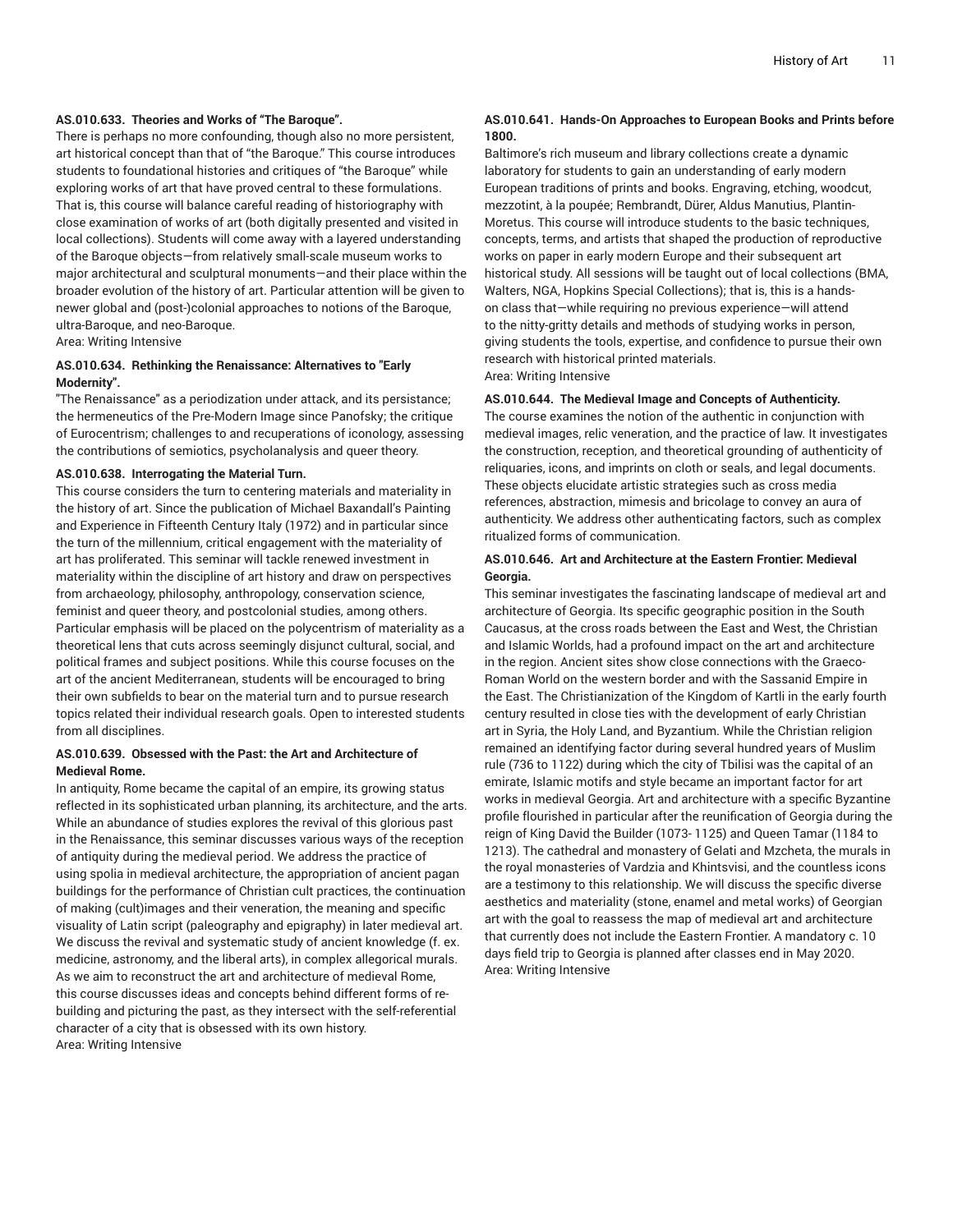#### **AS.010.649. Power Dressing: The Politics of Costume between the Ottoman Empire and the West.**

In the Ottoman Empire—a vast multiethnic state straddling Africa, Asia, and Europe—how one dressed was a deeply political affair. Ottoman rulers and subjects alike used clothing to express (and sometimes transgress) the hierarchical, religious, and communal distinctions defining their society, much to the fascination of foreigners who visited the empire or sought knowledge of its sartorial traditions in texts and images. This seminar will explore Ottoman dress and dress codes in the context of the empire's long and complicated relationship with Western powers, focusing on the role that costume played as a charged site of cross-cultural interaction, posturing, and self-assertion from the sixteenth to the nineteenth century. Our case studies will include costume albums —books showing people high and low in their characteristic garb—painted by Ottoman artists for Western buyers; diplomatic robes of honor and their attendant ceremonies; and cultural cross-dressing as manifested in European turquerie portraiture and masquerades. Moving into the modern period, we will consider how nineteenth-century dress reforms bridged the gap between Ottoman and Western costume while engendering new modes of Ottoman sartorial self-representation that challenged hardening Orientalist discourses in such venues as mannequin museums and world's fairs. The seminar will make considerable use of artworks in local collections, including rare books and prints at Hopkins itself. Area: Writing Intensive

#### **AS.010.650. Before and After Trent: the Image and Sacred Space in Rome and Spanish Italy.**

The seminar will investigate the question of art and reform in three major centers of the Italian peninsula (Rome, Naples, Milan), with attention to parallel phenomena in other centers of Catholic Europe (Spain and the Spanish Netherlands). We will examine transformations in the practice of pilgrimage and the organization of sacred shrines, tensions between centralization and the persistence of the local, and the initiative of artists and architects in responding to the call for a "reform" of sacred art."

#### **AS.010.652. Classics Research Lab: Antioch Recovery Project (ARP).**

Antioch Recovery Project investigates mosaics from the ancient city of Antioch (modern Antakya, Turkey, near the border with Syria) now in the collection of the Baltimore Museum of Art. Excavated by an international team of archaeologists in the 1930s, hundreds of ancient mosaics from the cosmopolitan city were subsequently dispersed to museums across the globe, with twenty-four mosaics entering the collection of the BMA. Phase I will focus on the digital documentation and analysis of the mosaic of Narcissus as a prototype for ongoing research bringing together the fragments of ancient Antioch for contemporary beholders. The Greek myth of Narcissus tells the story of a beautiful Theban hunter doomed to love his own reflection and is the origin of the modern psychiatric term "narcissism". Researching the mythology, materials, conservation history, archival material, historiography, and contemporary reception of the Narcissus mosaic and myth offers extensive opportunities to collaborate with scholars across a range of disciplines at JHU, in the Baltimore museum community, and beyond. Investigators will move between the Baltimore Museum of Art, the CRL processing lab in Gilman Hall, and Special Collections. The course will involve some travel to visit other mosaics from Antioch now in collections at Harvard's Dumbarton Oaks in Washington D.C., and the Princeton Art Museum in Princeton, New Jersey.

#### **AS.010.656. The Cut.**

This seminar focuses on "the cut"—both as material practice and conceptual trope. Looking specifically at the early modern period, we will attempt to stitch together arts of cutting that have all too often been thought of separately or entirely in isolation—decoupage and inlaid stone, silhouette and turned ivory, repurposed drawing and perfectly hewn precious gem, pared-down panel and paper cut-out. To do so, we will look to expansive modern treatments and theorizations of "the cut" as literal gesture and figurative process, material technique and metaphoric mode. At stake is a reappraisal of creative paradigms that rest upon myths of wholeness, finitude, completion, generation, etc., and that thus undergird the early modern emergence of the very notion of "Art." This seminar thus asks whether recentering the cut has the potential to position the art object within more expansive fields of material culture and to resituate artistic production within less hegemonic frameworks of creation and creativity. Though focused on the early modern period, students are encouraged to pursue research in their own fields/periods of study. Area: Writing Intensive

#### **AS.010.659. Passion Image, Passion Cult, Passion Drama: Narrative and Metaphor in the Middle Ages, Renaissance, and Beyond.**

A set of interdisciplinary explorations of the Passion of Christ narrative in Scripture, theology, visionary literature, cultic devotion, the visual and dramatic arts in Europe from the Central Middle Ages to the Reformation, with a special fast-forward to modern cinematic retellings of the Passion story.

#### **AS.010.660. The Hegemony of Bodies.**

Bodies—material, artistic, political, cartographic—and their breakdown, form the focus of this seminar. Situating this inquiry in the ancient Mediterranean, we will analyze the human body as an organizing term, giving rise to a robust set of practices and performances. We will consider the conception of atoms as bodies in motion, the role of direct democracy and assembly as they intersect with artistic practices of both figuration and other non-figural corpora, and the emerging body of medical knowledge that would eventually be gathered under the Hippocratic corpus. The Mediterranean sea itself as it connects with other bodies of water and forged connections between different land bodies will also be among the topics we explore. While organized around the ancient Mediterranean and its afterlives, students from all formations are very welcome.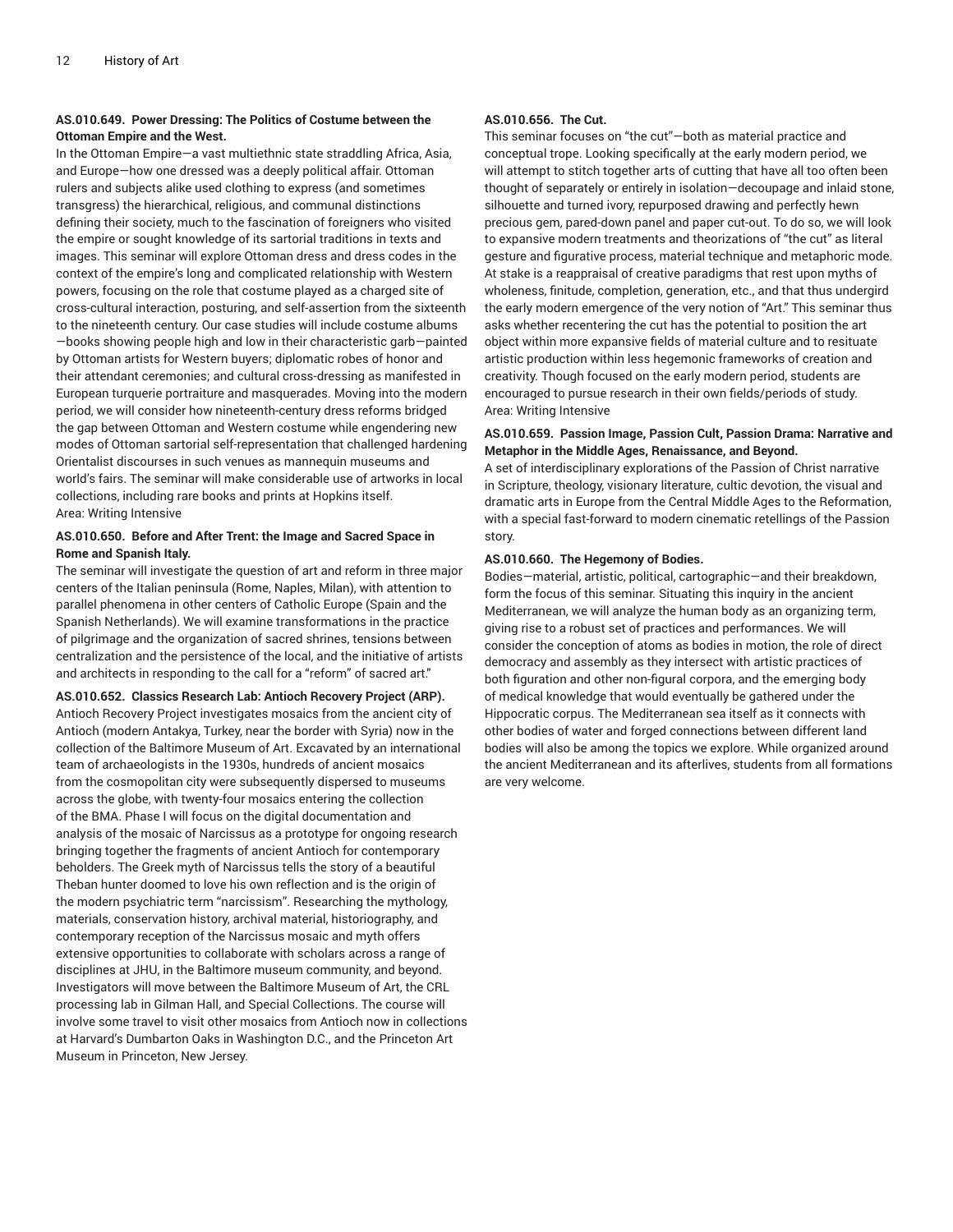#### **AS.010.662. Script, Character, Scribble: Writing and Pseudo-Writing in Modern and Contemporary Art.**

Almost readable, but not quite: artists in the twentieth and twenty-first century played with script of all kinds, from ancient glyphs and Persian script to Roman typefaces and Korean Hangul. Artists also scribbled in ways that evoke writing without script or meaning. This course takes on the question of meaning-making in art through the form of script—flirting with that tantalizing feeling that we can almost read the work of art through the marks on its surface. We will engage with artists from around the world whose work grapples with knowledge, meaning, and script, and discuss the limits and possibilities of legibility, knowing, and language. In addition to painting and drawing, we will also discuss conceptual art, installation, video, architecture, tapestry, ceramics, graphic novel forms, book arts, and sculpture. We will have opportunities to situate these works within longer histories of script and pseudo-script and image-text relations. Our discussion-driven seminars will be guided by readings in art history and theory. The course carries no expectation that you are multi-lingual or have experience with multiple scripts. Central to our semester will be group trips to see art in person in DC and Baltimore. Assignments include an option for short, focused writing with feedback and opportunities to experiment with genre and to rewrite, or a longer seminar paper, chosen in consultation with the professor. Area: Writing Intensive

#### **AS.010.671. The illuminated charter: visual splendor, performance, and authenticity of medieval legal documents.**

This course investigates the complexities of medieval legal documents, their specific visuality and materiality, as well as practices of copying and forgery. We will address the aesthetics of legal documents, their graphic signs, seals, and paleography and the authenticating strategies used to corroborate their legitimacy. Another emphasis is set on the performative aspects of the medieval charters in court and church rituals. Comparison with contemporary illuminated sacred books will reveal the tight connections of monastic scriptoria and royal/imperial chanceries. The geographic focus is set wide, ranging from medieval Spain, to Carolingian and Ottonian chanceries in France and Germany, to the papal court in Rome and the imperial and monastic scriptoria in Byzantium.

Area: Writing Intensive

#### **AS.010.672. Inventions of Antiquity. Constructing the Ancient Past in Early Modern Europe.**

TBA

#### **AS.010.702. 1525: Prints and Politics in the German Reformation.**

Examines the involvement of prints, print culture, and the professional activity of the German painter-printmaker with the patterns of social and religious dissent, propagandizing, and political confrontation that marked the first decade of the Protestant Reformation, with a special focus on the revolutionary year 1525. Seminar includes planned visits to the print collections of the Baltimore Museum of Art and the National Gallery in Washington.

#### **AS.010.703. Patterns of Attention in the Visual Arts.**

This seminar aims to excavate six distinct modalities of attention and attentiveness in the visual arts from Middle Ages to Modernity (cultic, narrational, speculative, ethical, sexual, and artistic). While emphasizing European developments, close consideration will be given to the role of visual attention in Hindu and Islamic visual cultures, providing the opportunity for cross-cultural comparison. Each case study will consider the historically shifting roles given to vision, cognition, imagination, affect, desire and power-knowledge in the culturally prevalent patterns of attention we study, and explore how specific kinds of pictorial schema or spatial environments served to structure and guide, or deflect and disrupt, the attention of their beholders. Finally, we will ask whether the historical study of attention can suggest analytical models or ethical lessons for the (re)mobilization of attentiveness in our own art-historical methods.

#### **AS.010.704. Pieter Bruegel the Elder: New Directions in Scholarship.**

Examines major interpretations of the art and career of the great Flemish painter Pieter Bruegel the Elder (1525?-1569), with an emphasis on new approaches and research agendas. In the aftermath of the 450-year Bruegel Anniversary of 2019, with its major exhibitions and comprehensive catalogues, what comes next?

#### **AS.010.708. Topics in Late Medieval Art.**

A critical interrogation of past and current interpretative approaches to the devotional arts of western Europe, c. 1300-1500. Area: Writing Intensive

#### **AS.010.801. Special Rsrch & Problems.**

**AS.010.802. Spec Research/Problems.**

**AS.010.803. Individual Work.**

**AS.010.804. Individual Work.**

**AS.010.807. Summer Research.** Summer research for doctoral students

#### **Cross Listed Courses**

#### **Classics**

**AS.040.218. Celebration and Performance in Early Greece. 3 Credits.** Surviving imagery suggests that persons in Minoan and Mycenaean societies engaged in various celebratory performances, including processions, feasts, and ecstatic dance. This course explores archaeological evidence of such celebrations, focusing on sociocultural roles, bodily experience, and interpretive challenges.

#### **First Year Seminars**

#### **AS.001.157. FYS: Leonardo da Vinci - Art, Science, and Medicine. 3 Credits.**

How does a notary's son trained as a painter gain expertise in the construction of machines and acquire knowledge of the principles of optics, human anatomy, the flight of birds, the dynamics of air and water? How did an artist/engineer who brought few projects to completion come to have such a huge impact on later generations? This First-Year Seminar will focus critically on the myth of Leonardo's singularity while showing his achievements to be characteristic of the artisanal culture of his time.

#### **History**

#### **AS.100.340. Asian American Art and Activism: Third World, Feminist, and Queer Solidarities. 3 Credits.**

This interdisciplinary course surveys critical themes related to Asian American art and activism including perspectives from history, art and visual culture, literature and gender and sexuality studies. Area: Writing Intensive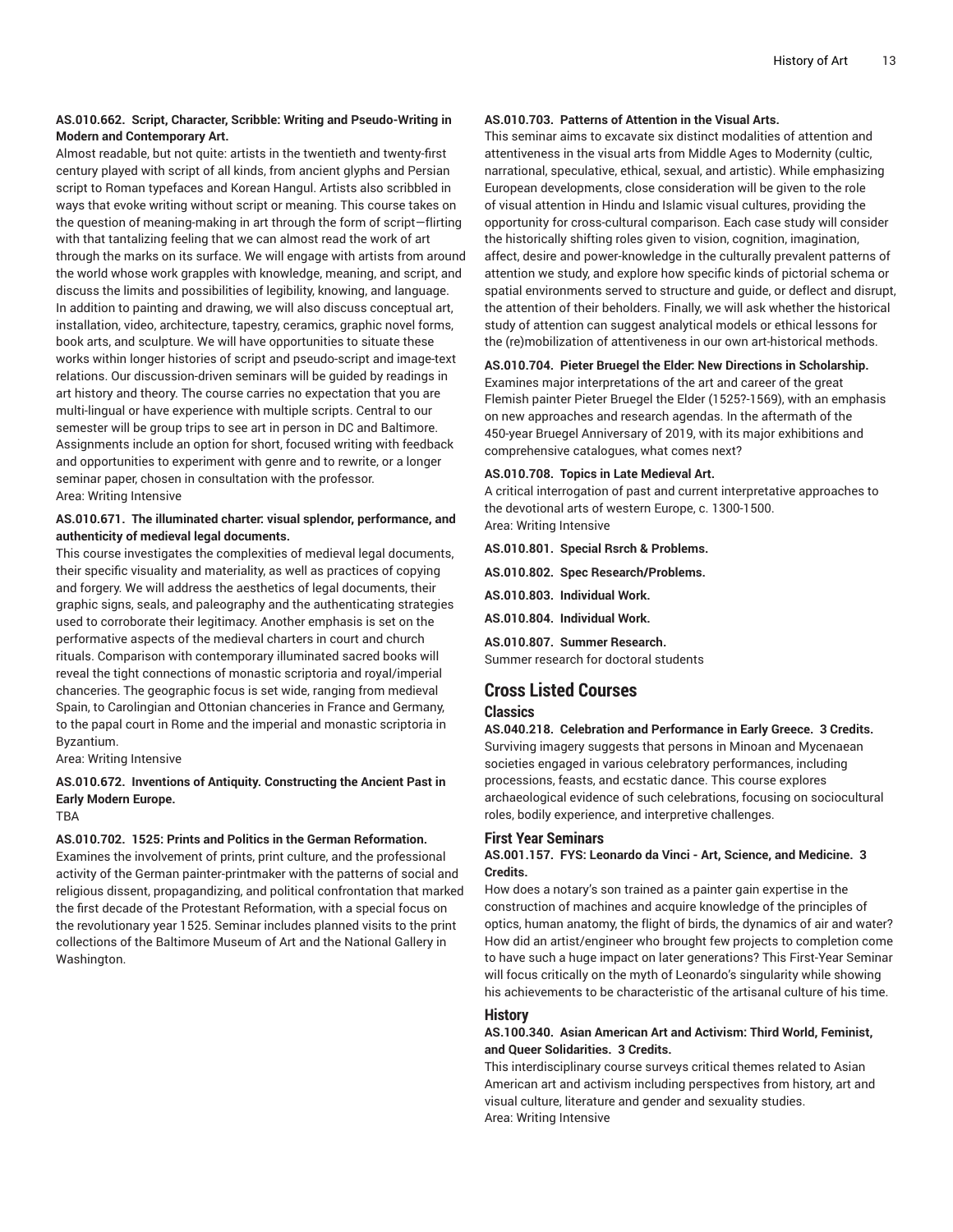#### **AS.100.410. Decolonizing The Museum: Case Studies. 3 Credits.**

How do museums represent the world? The course will focus on the colonial legacy of museums and complicate discourses of decolonization by looking at a range of case studies. We will study the world's fairs, artworks, artifacts, collections, curatorial practices, exhibition histories, repatriation requests, and exhibitionary modes of display, in order to analyze their relationship to histories of decolonization, temporality, translation, untranslatability, spectatorship, provenance, and the life of objects.

#### **AS.100.601. Decolonizing The Museum: Case Studies.**

How do museums represent the world? The course will focus on the colonial legacy of museums and complicate discourses of decolonization by looking at a range of case studies. We will study the world's fairs, artworks, artifacts, collections, curatorial practices, exhibition histories, repatriation requests, and exhibitionary modes of display, in order to analyze their relationship to histories of decolonization, temporality, translation, untranslatability, spectatorship, provenance, and the life of objects.

#### **Interdepartmental**

#### **AS.360.408. Experiential Research Lab: "Holy" Conquest: Religion and Colonization in Sixteenth-Century Mexico. 3 Credits.**

"When the Spanish unleashed their regime of colonization of what is present-day Mexico, their primary justification was the religious salvation of Indigenous people. Spaniards, along with other Europeans, arrived by the boatload to impose colonial order, taking up bureaucratic and ecclesiastical positions. The result was far from smooth—the sixteenthcentury saw widespread disease, missionary violence on behalf of salvation, crop destruction and the recultivation of land, urban plans that radically altered the environment, the resettlement of entire populations, among other dramatic social and environmental events. This course investigates the complex and dynamic elements of colonial New Spain (as Mexico was called) from an interdisciplinary perspective. It tries to make sense of the chaotic landscape of the first century of Spanish colonial rule in New Spain. It is a research and writing intensive course that serves as an introduction to both the history and art history of this place and moment. Our meetings will act as a springboard for a group trip to Mexico during the January intersession to study objects and spaces in situ. Final projects will relate to materials viewed in person in Mexico. The costs for this trip are included for all students, no fees required. Knowledge of Spanish preferred but not required. Area: Writing Intensive

### **Modern Languages and Literatures**

#### **AS.211.329. Museums and Identity. 3 Credits.**

The museum boom of the last half-century has centered largely around museums dedicated to the culture and history of identity groups, including national, ethnic, religious, and minority groups. In this course we will examine such museums and consider their long history through a comparison of the theory and practice of Jewish museums with other identity museums. We will study the various museological traditions that engage identity, including the collection of art and antiquities, ethnographic exhibitions, history museums, heritage museums, art museums, and other museums of culture. Some of the questions we will ask include: what are museums for and who are they for? how do museums shape identity? and how do the various types of museums relate to one another? Our primary work will be to examine a variety of contemporary examples around the world with visits to local museums including the Jewish Museum of Maryland, the National Museum of African American History and Culture and the National Museum of the American Indian.

#### **Near Eastern Studies**

#### **AS.130.153. A (Virtual) Visit to the Louvre Museum: Introduction to the Material Culture of Ancient Egypt. 3 Credits.**

This course will present the Egyptological collections of the musée du Louvre in Paris, room by room, as in a real visit. The experience will be enhanced by the study of objects that are not shown to the public but are kept in the reserves of the museum. From the 4th millennium BC to Roman time, the iconic "masterpieces" of this world-renowned art museum, as well as its little-known artifacts, will allow us to explore the history and material culture of ancient Egypt. We will also learn to observe, describe and analyze archaeological objects, in a global manner and without establishing a hierarchy between them, while questioning their place in the museum and its particular language. The objective will be to go beyond the objects themselves and answer, in fine, the following questions: What do these objects tell us about the men and women who produced them, exchanged them, used them, and lived among them in antiquity? What do they also reveal about those who discovered them in Egypt, several millennia later, about those who collected them and sometimes traded them, and what does this say about the relations between Egypt and the Western countries over time? The courses will be complemented by visits to the rich Egyptian collections in Baltimore.

#### **AS.130.245. The Archaeology of Gender in the Ancient Eastern Mediterranean. 3 Credits.**

How do art historians and archaeologists recover and study genders and sexualities of ancient people? This writing-intensive seminar looks at texts and objects from ancient Egypt, Assyria, and Greece through the lens of gender and sexuality studies. Beyond exploring concepts of gender in the ancient Eastern Mediterranean, students will also consider how modern scholars have approached, recovered, and written about ancient gender identities. There are no prerequisites for this course. Area: Writing Intensive

#### **AS.130.420. Seminar in Research Methods in Near Eastern Studies. 3 Credits.**

This writing intensive seminar examines the relationship between religion and science in ancient Mesopotamia and the rest of the Near East from the 4th millennium to the Hellenistic period. Using a variety of case studies, and through engagement with scholarly literature pertaining to the topic of the course, students will develop skills in specific research skills such as critical reading, analysis, and interpretation. Area: Writing Intensive

**AS.132.609. Seminar in Research Methods in Near Eastern Studies.** Area: Writing Intensive

#### **Program in Museums and Society**

**AS.389.201. Introduction to the Museum: Past and Present. 3 Credits.** This course surveys museums, from their origins to their most contemporary forms, in the context of broader historical, intellectual, and cultural trends including the social movements of the 20th century. Anthropology, art, history, and science museums are considered. Crosslisted with Archaeology, History, History of Art, International Studies and Medicine, Science & Humanities.

#### **AS.389.260. Cultural Heritage in Crisis. 3 Credits.**

We explore the possible futures of cultural heritage and museums in times of accelerating climate change, pandemics, armed conflict and political and social turmoil by examining past and contemporary events.

#### **AS.389.303. World of Things. 3 Credits.**

The course introduces and applies new concepts about materials, and materiality to museum objects. It treats the museum as a site for investigating the relationship between people and things.